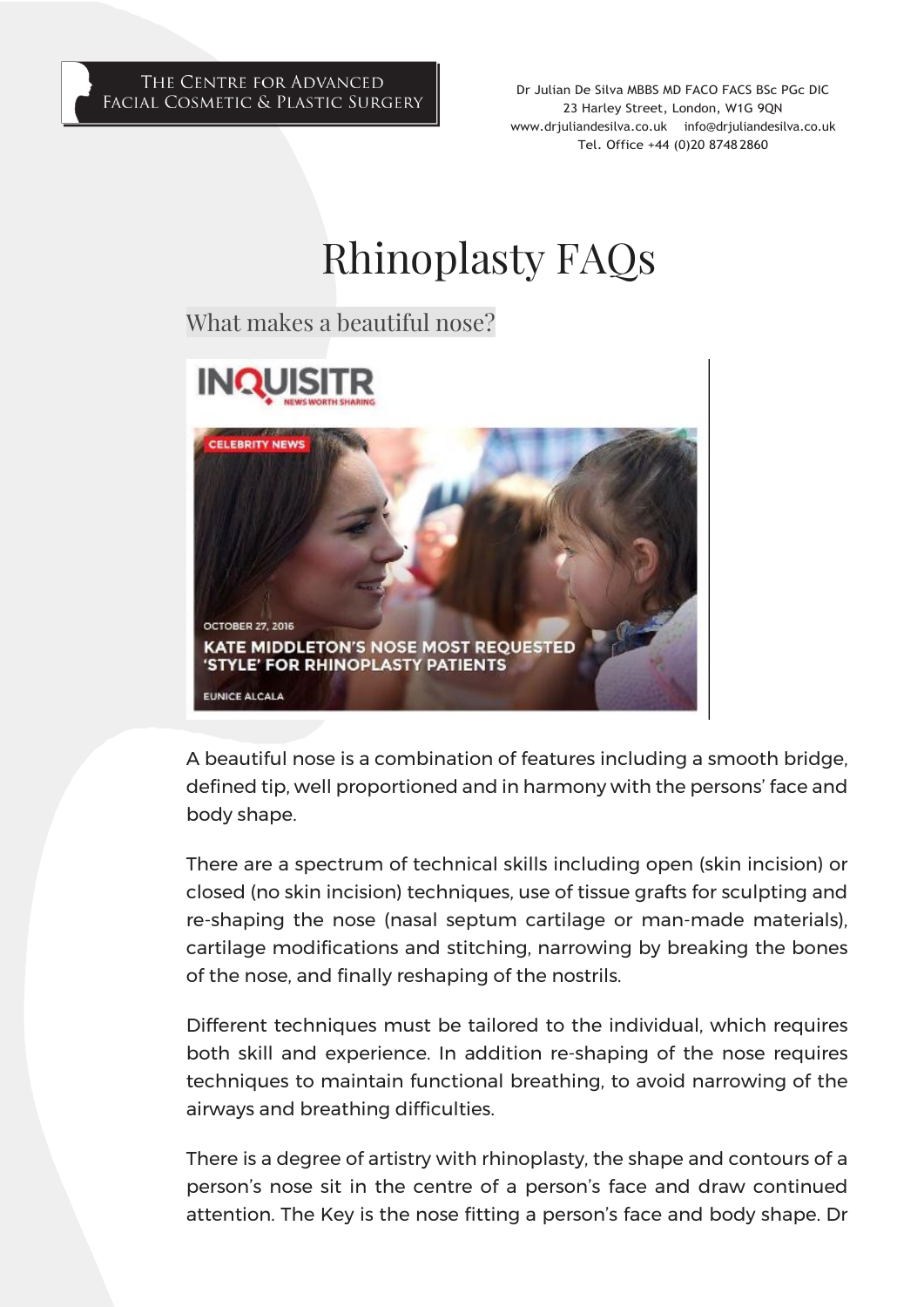De Silva uses skills to obtain a natural-looking nose and avoid the signs of surgery such as the scooped or ski-slope nose or scars from size reduction.

Dr De Silva values subtle changes in the nose so that people you meet and friends are not able to tell that a person has had nose surgery.

#### What is different about Dr De Silva's rhinoplasty technique?

Dr De Silva specializes in the face and in rhinoplasty surgery, he does not operate on other parts of the body. By specializing on only on facial cosmetic surgery, he has developed specialist expertise and technical skills.

Dr De Silva tailors his surgical skills for the individual patient, uses both open (skin incision) and closed (no skin incision) techniques, where possible he prefers the closed technique, however, to give the necessary tip definition and refinement it is necessary to open the noses in twothirds of cases.

Dr De Silva's trained in the cosmetic surgery havens of Los Angeles and New York amongst the best Facial Plastic Surgeons in rhinoplasty in the World, completing 15-20 nose surgery procedures per week (over 600 per annum), there is no fellowship training in the UK that offers this experience, with an average experience of less than 15 per annum.

Dr De Silva uses a variety of sculpting and suturing techniques to preserve the function and structural integrity of the nose, which gives it the best shape. A combination of tried and tested techniques and Dr De Silva is a keen teacher and has taught numerous instructional courses and led the development of new courses. Dr De Silva teaches his skills at the prestigious American Society of Oculo-Facial Plastic Surgery conference in the USA.

Dr De Silva is an artist having painted for exhibitions in London at the Royal Academy of Arts and National Portrait Gallery and is a sculptor of clay. The sculpting of a nose to balance the proportions of the face and body type require both artistic interpretation and technical knowledge. For example, a small nose on a long face can look as out of place as a large nose. Dr De Silva prides himself on obtaining natural-looking results and does not like pinched tips or "ski-sloped" bridges that flag up as signs of surgery.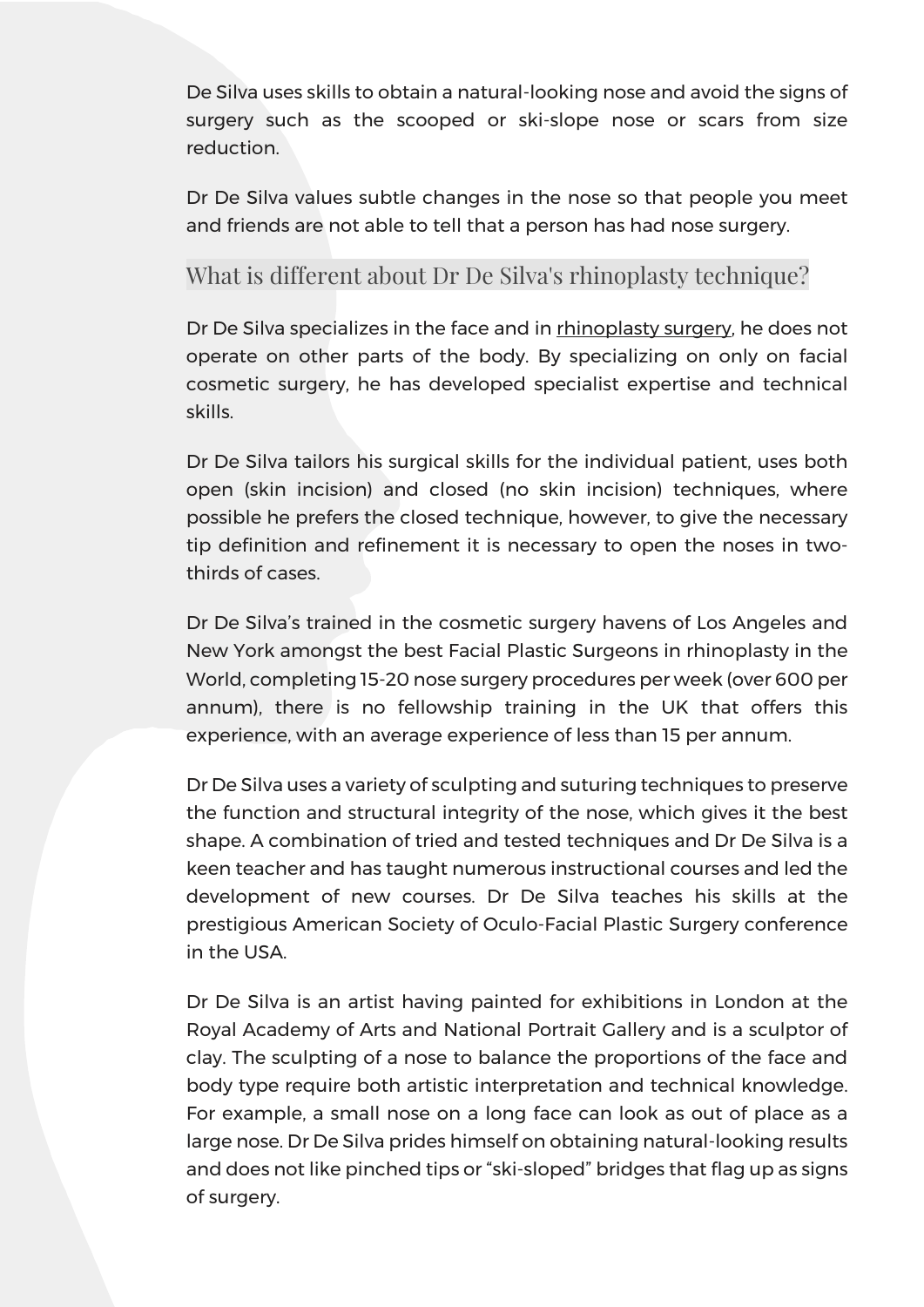Dr De Silva trained in microscopic surgery before cosmetic surgery. In micro-surgery millimetres makes the difference between success and failure. Using these same principles of microsurgical finesse and obsession with detail, Dr De Silva is able to give natural-looking results.

Dr De Silva recognizes limitations in surgical results that may be a result of past scarring, skin thickness or trauma, and will advise you against surgery if he believes that a patient is unlikely to obtain the result they desire. Occasionally patients may have expectations that far exceed the likely results from surgery, if the likely result is below a patient's expectations Dr De Silva will advise against surgery.

Rhinoplasty is a challenging procedure and is regarded as the most difficult cosmetic surgery. Dr De Silva advises patients seeking surgery to see a surgeon who routinely performs rhinoplasty surgery in their practice.

Dr De Silva performs a highly conservative surgery that preserves the cartilage structure of the nose, by using tissue-sparing techniques, sutures and grafts, the structural integrity of the nose is preserved, this prevents the surgical signs of [complicated rhinoplasty](https://www.ncbi.nlm.nih.gov/pmc/articles/PMC3199839/) such as pinching and collapsed airway.

#### Who is a good candidate for surgery?

**Ideal candidates for rhinoplasty** are from any age after late teens once the nose is fully developed. Common reasons why people seek nose surgery include a humped or crooked bridge, wide or droopy tip, or flared nostrils.

Additionally, patients may present with difficulty breathing through the nose due to a crooked nose (nasal septal deviation), allergy and enlarged turbinates or collapsed nasal bridge.

Patients may have had a previous rhinoplasty and been left with surgical flags such as a scooped ski slope, tip pinching or collapse.

## I have had previous rhinoplasty can it be revised safely?

Patients may be left unhappy by a previous surgery as a result of overremoval of cartilage resulting in a scooped nasal bridge, pinching of the tip, irregularities, asymmetries or even collapse.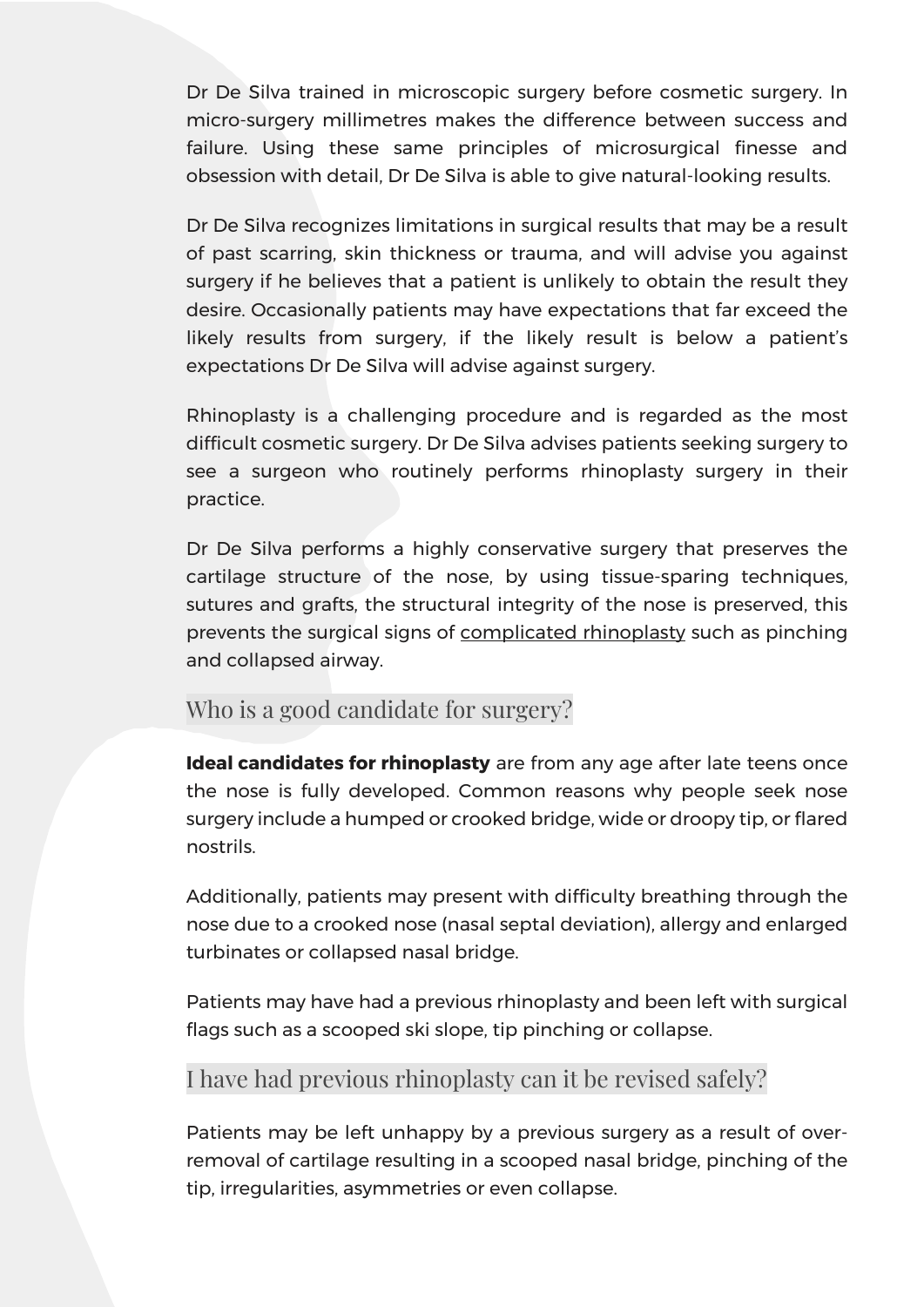Revision surgery can improve a patient's appearance by correcting these surgical hallmarks, utilizing a combination of grafts (nasal septal cartilage, ear cartilage, rib cartilage). Sometimes the person's own graft tissue is inadequate and an implant (silicone, MEDPOR) is required.

Revision rhinoplasty takes longer than primary surgery and may take 3 hours to complete. Revision rhinoplasty is more challenging than the initial procedure as there is pre-existing scarring of the nasal tissues, cartilage tissue has been removed and there is an increased likelihood of airway collapse.

Dr De Silva utilizing super-specialized techniques can improve the appearance and function of most noses, however, patients need to have reasonable expectations for success.

#### What does a consultation involve?

Dr De Silva completed multiple fellowships in the UK and USA, including Facial Plastic Surgery in New York with a top Ear Nose and Throat specialist. Dr De Silva performs a comprehensive assessment for all his patients, including an evaluation of both the outside of the nose and an examination of the inside of the nose using a telescope.

An evaluation of the inside of the nose is important to assess septal deviation, suitability of the nasal septum for grafting techniques and an evaluation of the functional breathing of the nose. Dr De Silva advises all patients' undergoing rhinoplasty to have a telescoping nasal evaluation before considering surgery to avoid breathing difficulties afterwards.

Dr De Silva takes clinical photographs of all his patients during the consultation, in most cases, he will also use computer animation to show patients' an approximate end result.

#### What is a natural looking nose?

The hallmarks of surgery include pinching of the tip, over the scooped bridge of the nose and airway collapse. A natural-looking nose avoids these stigmata and is characterized by a smooth nasal bridge with tip refinement.

In women, a normal-looking bridge includes a smooth angle with a very soft and subtle bend before the tip, called the supratip break. In men, this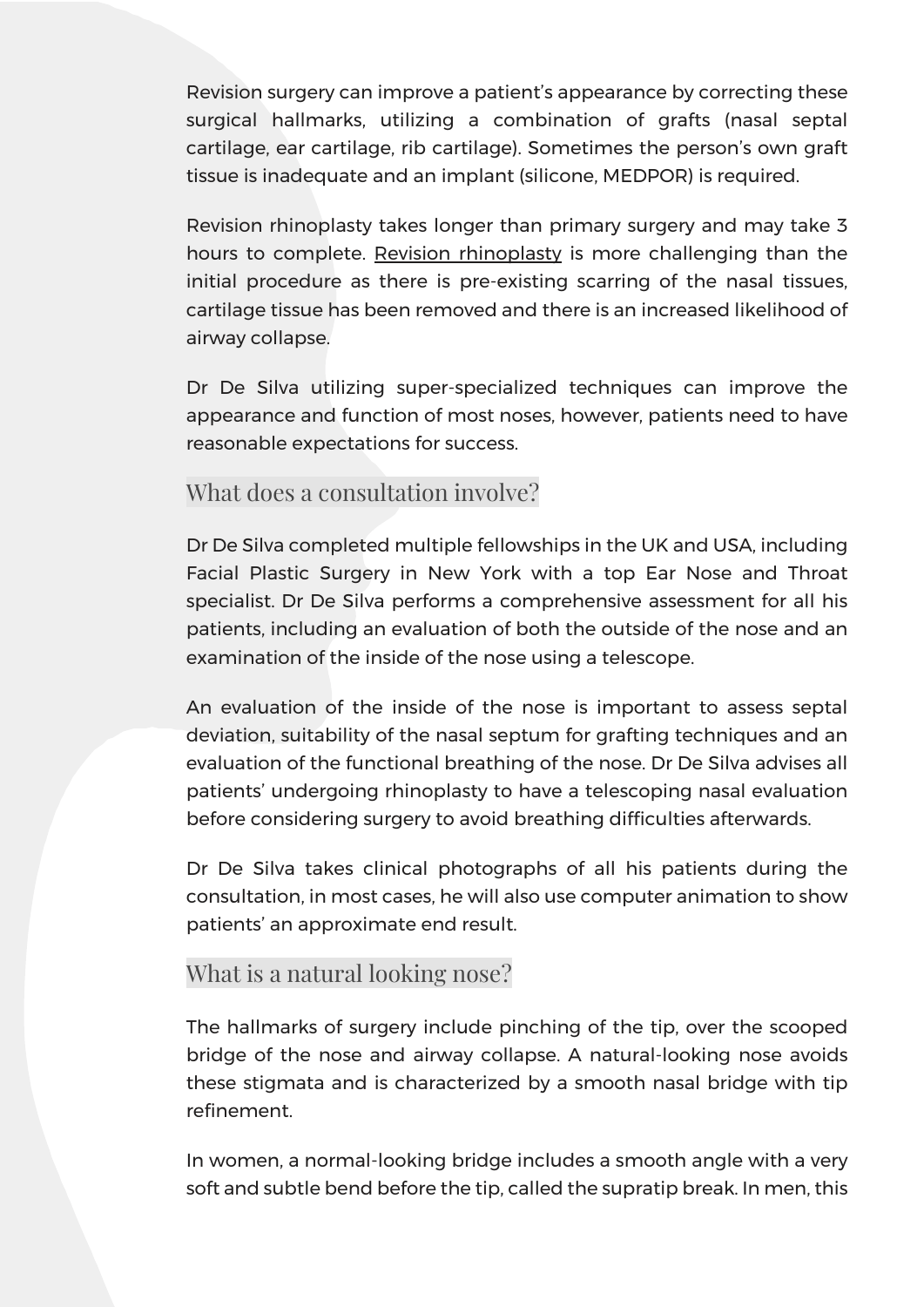is usually a straight bridge, although Dr De Silva will customize the bridge to the patient.

In addition, that are specific elements to a natural-looking surgery that are based on the patients face body type and ethnicity. A long face requires an appropriately long nose to be proportionate, similarly, a tall person requires a tall nose to be harmonious. Ethnicity is important as it influences techniques and suitable outcomes.

Afro-Caribbean and African noses often require narrowing and dorsal augmentation, and surgical technique and artistry are important to give a natural result.

#### What is septoplasty?

A crooked nose is often caused by a deviated nasal septum (this is the wall of tissue that separates the right and left nostrils and airway). The septum is a cartilage plate that lies in the very centre of the nose (see the picture below). A [deviated septum](https://www.webmd.com/allergies/deviated-septum) often causes a crooked nose and difficulty in functional breathing. The septal deviation should be corrected during the cosmetic rhinoplasty to give a good long-lasting and effective result.Allergic changes in the nose, for example as a result of hay fever, can result in enlargement of the nasal tissues called turbinates. These are often reduced at the same time as surgery to improve functional breathing after surgery. Systemic medications including antihistamines may be advised to treat enlarged turbinates and improve functional breathing.



*The above image is taken from Dr Julian De Silva's forthcoming book on Facial Cosmetic & Plastic Surgery, the figure shows the anatomy of the nose in cross-section. The green arrow marks the septum of the nose, if this cartilage deviates to one side it may lead to an obstruction and reduced breathing on that side of the nose. Dr De Silva corrects septal deviation at the same time as cosmetic rhinoplasty in approximately 30% of patients.*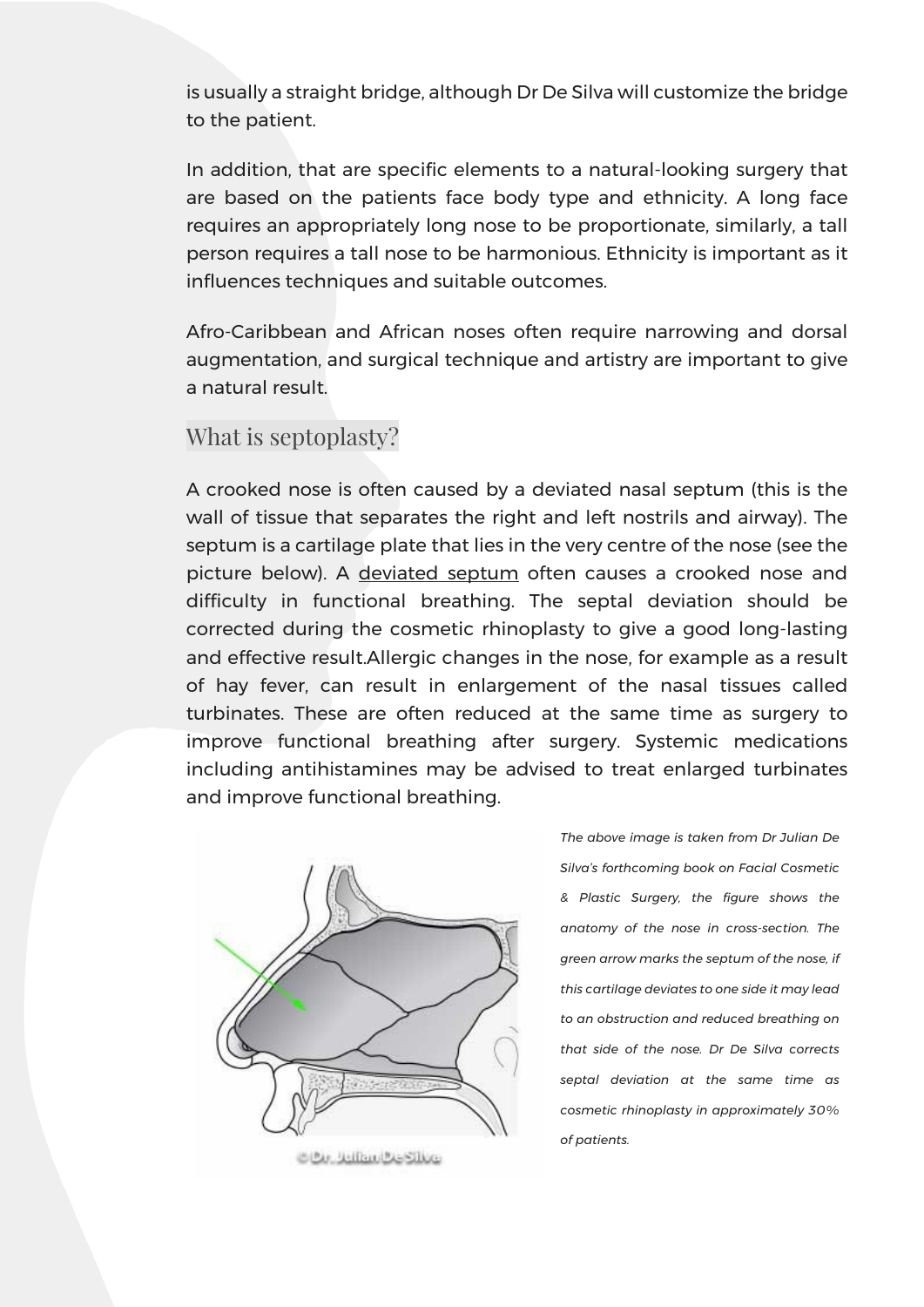# Do all patients need to their nose broken during rhinoplasty?

The reason for breaking the nose is to narrow the nasal bridge, often this is done in combination in reducing boney hump or irregularity. The nose needs to be broken, termed osteotomies, in approximately two-thirds of cosmetic rhinoplasty surgery. The advantage of not breaking the nasal bones, is less bruising and swelling occur and the recovery period is shorter.

The decision of whether you need to have your nose broken is based on a number of features of both the nose and the natural curvature and arcs that are present on your face. The dorsal aesthetic lines run from a patient's brow along the side of their nose to the nasal tip. In an attractive and well-proportioned face, the lines are smooth and symmetrical.

Irregular, wide and asymmetrical dorsal aesthetic lines may require breaking the nasal bones to give the best possible result. In addition, if you have a bump on the bridge of your nose, there is a strong possibility that you will require your nose to be broken in order to give a refined and natural-looking result.

Dr De Silva uses several different types of osteotomies depending on the individual patient and nose. Internal osteotomies are usually preferred as the incisions are hidden within the nose and avoid scarring. In a small group of people, a direct osteotomy may be preferred as it offers the advantages of accuracy and predictability.

## Should I have a chin implant with rhinoplasty?

At the same time as a cosmetic rhinoplasty, Dr De Silva may suggest a chin implant to give more balance to a person's face and an even better result. A short chin is usually apparent on looking at a person's side profile. Dr De Silva customizes silicone chin implants by sculpting the implant to fit a patient's natural jawline. A chin implant is a very low-risk implant that can greatly improve the harmony of a patients face and is completely removable.

The chin implant can be inserted into place under local anaesthesia with or without sedation with a small incision under the chin in a natural hidden crease. Patients are given a week of antibiotics as a preventative measure against infection and the implant requires no further management.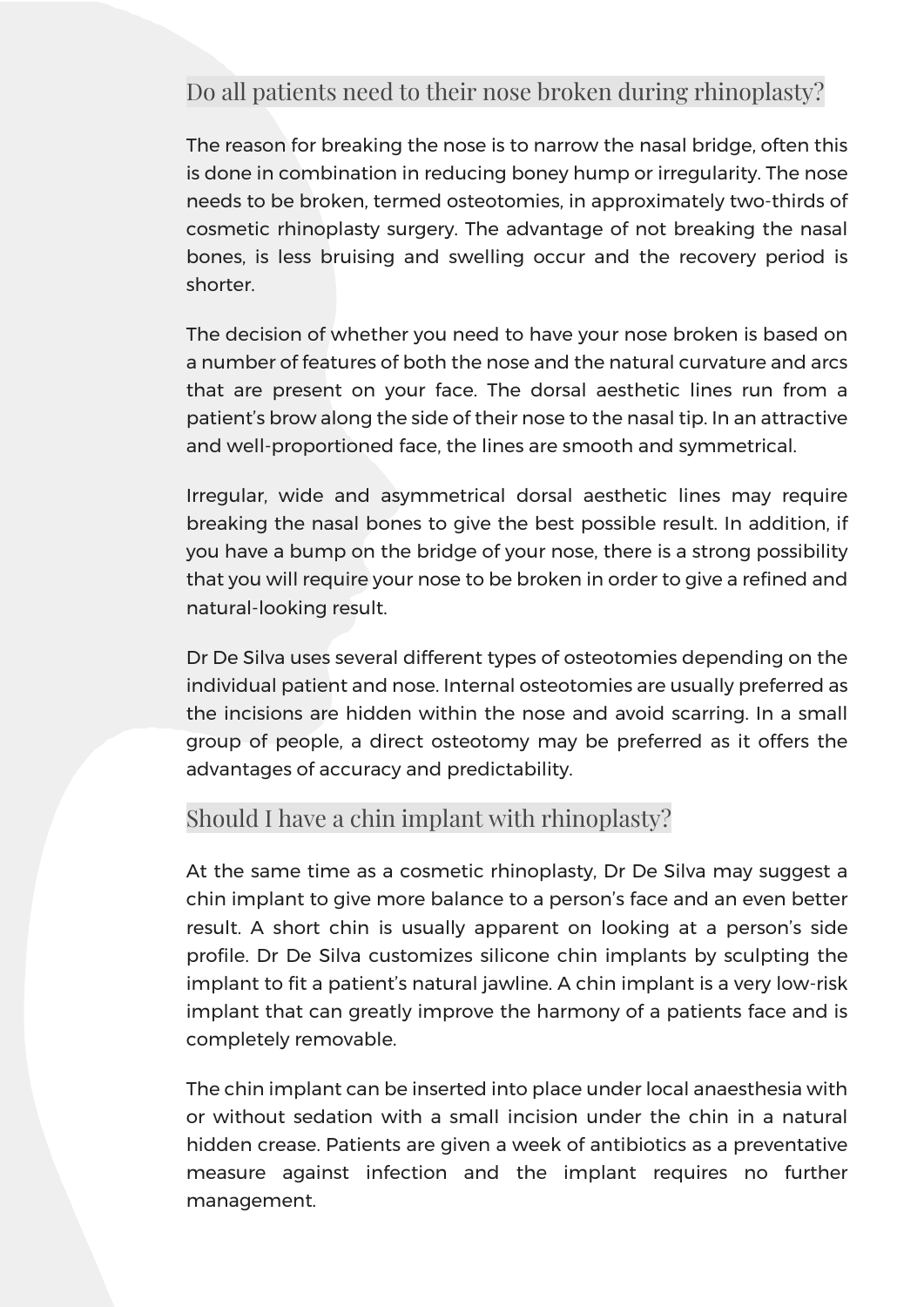## What is the cost of cosmetic rhinoplasty?

Cost is tailored to an individual patient needs based on the type of rhinoplasty, whether it is combined with additional procedures such as a chin implant. Also, prices differ depending on whether it is a revision or primary surgery, as revision surgery is technically challenging. For an accurate assessment of price, a consultation is recommended. If you decide to have surgery, the consultation fee will be deducted from your surgical fee.

Shopping for price may be counter-productive, a good long-lasting result that is free of problems is the preferred outcome. Although cost is an important issue, the quality of your care and outcome is most crucial and low-cost surgery is ill-advised as there will be compromises in safety and the quality of the result.

#### Is it covered by insurance or public purse?

*It is not covered by insurance or NHS*. In severe cases where the nasal irregularity is secondary to an underlying medical condition then health insurance may cover the cost in the NHS.

#### Are there ethnic variations in rhinoplasty surgery?

Ethnicity has an important role in the structure, function and suitability of specific techniques. Caucasian noses often have thinner skin overlying the cartilage and boney structure, any irregularities of the cartilage are readily seen. Surgery in thinner skinned individuals requires specific finesse to ensure that there are natural curves and if necessary innovative grafts are used to hide skin changes.

In contrast, some ethnicities such as Middle Eastern and Afro-Caribbean noses tend to be thicker with broader cartilages. In these patients with a thicker skin type, specific techniques are necessary to increase the definition of the cartilage underlying the nose. Usually, graft material from the patient's nasal septum is used to aid tip support and definition, however, particularly in Asian patients with a low bridge, a customized and sculpted implant (silicone or medpor) is used to give the most natural-looking and long-lasting result.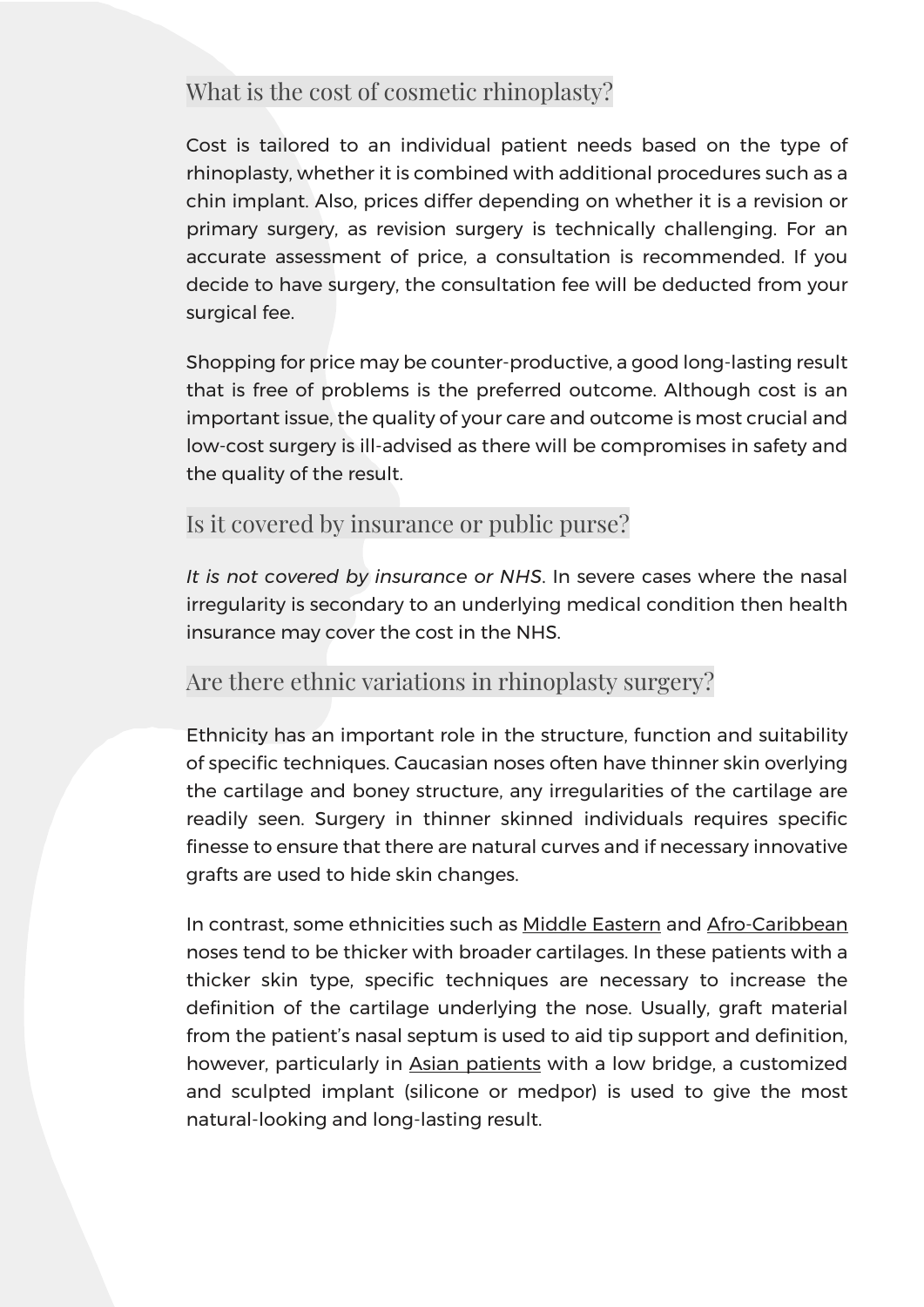## What are the potential risks and complications of surgery?

Complications may occur because of several reasons. One of the most important factors responsible for the success of surgery is the surgeon. The surgeon needs to have complete knowledge of how the surgery has to be performed. Rhinoplasty is demanding and requires in-depth knowledge of anatomy, an artistic sense and attention to detail.

Complications can be defined as any unforeseen occurrence during or after the surgery. The complications that can occur during or after surgery and can be divided into four categories; intra-operative, immediate post-operative, early and later post-operative.

Intra-operative complications occur during the surgery. For example, these can occur due to a reaction to some medication or due to the local or general anaesthesia given and are managed by the surgical team at the time of surgery.

Immediate postoperative complications occur immediately after the surgery when the patient is in the initial recovery stage and may include bleeding or a medication. These complications need to be handled immediately by the surgeon who performed the operation.

Early postoperative complications are the ones that occur once the patient has been discharged. These appear almost immediately after the person returns to a normal routine. They can include bleeding, a reaction to a medication, infection and can be corrected by contacting the doctor immediately.

Late postoperative complications associated with surgery are the ones that may occur when the patient fails to take proper care after the surgery, the surgical technique used or the patient's healing process.

These complications include those of the nasal tip (pinching, asymmetry, inadequate projection of tip), bridge of the nose (irregularities, Polly beak fullness, saddle depression, residual nasal bump, wide-open roof), nostrils (asymmetry, flaring, collapse) size of the nose (too short, too long), breathing difficulty).

Most of these complications are minor and can be easily corrected and may occur in the best of hands as a patient's healing process play an important role in results.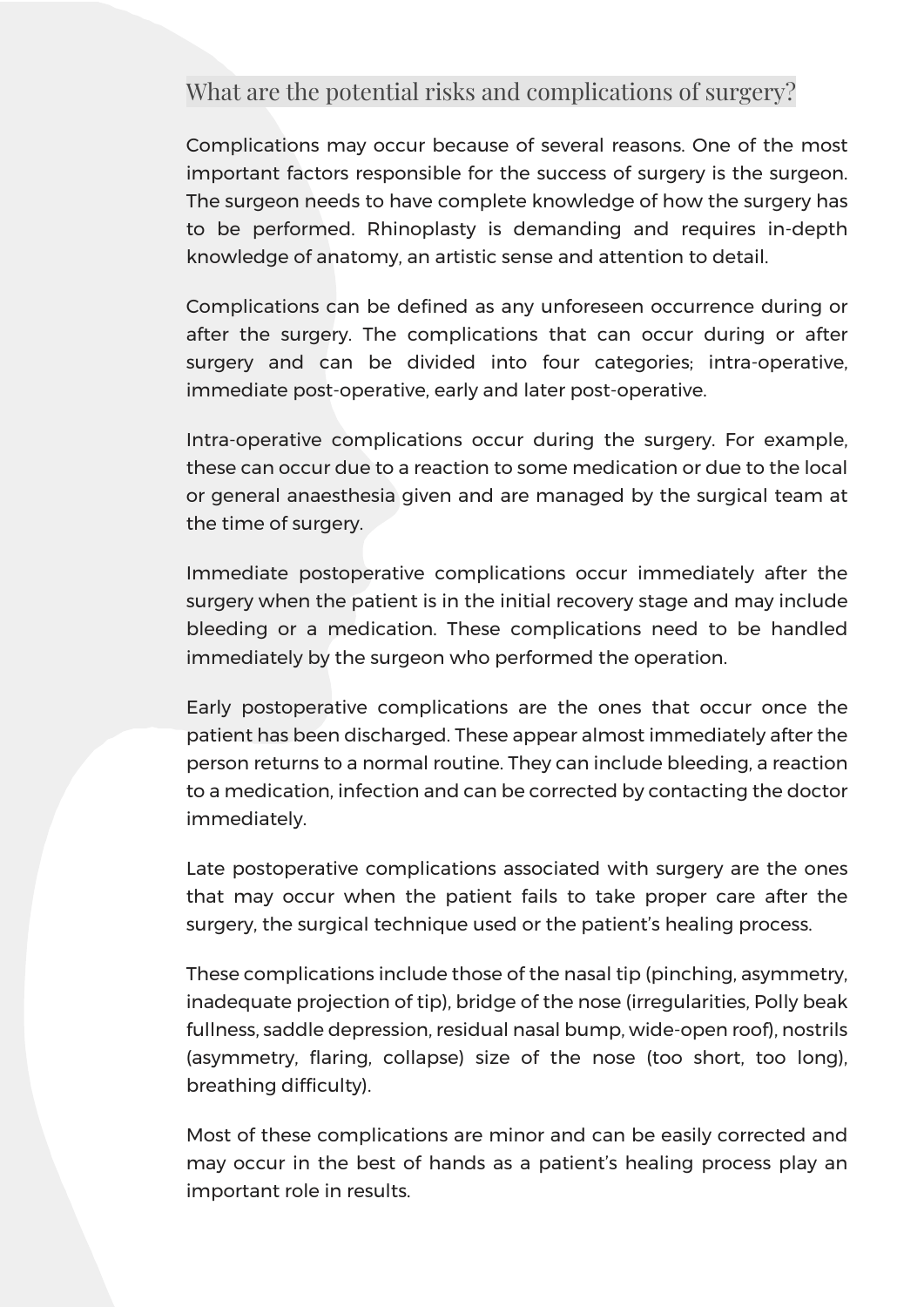## Which is better open or closed rhinoplasty?

[Open rhinoplasty](https://www.ncbi.nlm.nih.gov/books/NBK546628/) refers to a small skin incision under the nose, in [closed](https://emedicine.medscape.com/article/1291976-overview)  [rhinoplasty,](https://emedicine.medscape.com/article/1291976-overview) all the incisions are internal (also called endonasal rhinoplasty). Some surgeons advocate only open rhinoplasty and other surgeons advocate only closed rhinoplasty (older generation of surgeons).

Both techniques have different strengths, Dr De Silva performs both types of surgery and tailors the technique in accordance with the patients' needs. The decision should be based on clinical need and includes the nasal anatomy, whether tip surgery is required, whether the surgery is revision with the use of graft material and the nature of the patient's skin.

To give a patient a sculpted and defined tip requires precision and delicate surgery on the tip that is best performed through an open technique, which will give the best final result. A patient who has a hump on the bridge of their nose could be better suited to a closed hidden incision technique as there will be faster recovery and reduced swelling.

In conclusion, the technique requires tailoring towards the patients' individual needs and optimised to give them the best final result.

## What type of anaesthesia is required for rhinoplasty?

It can be performed under general anaesthesia or sedation, both are comparable and safe techniques. In the UK, it is more commonly performed under general anaesthesia and in the US, it is commonly performed under local anaesthesia with sedation, also called MAC (Monitored anaesthesia care) or "*twilight anaesthesia*".

#### Can the tip of my nose be improved?

Having a large nasal tip can result in a boxy or bulbous tip that is both unattractive and unbalanced in your face. The tip of the nose is made of a delicate arrangement of cartilage that gives the nasal tip its shape and provides an important supporting role in breathing and maintaining a smooth flow of air through the nostrils.

Dr De Silva uses a combination of sculpting the nasal tip cartilages and fine stitching of the cartilages to refine the appearance of your nose. At the same time, he uses additional techniques such as the use of graft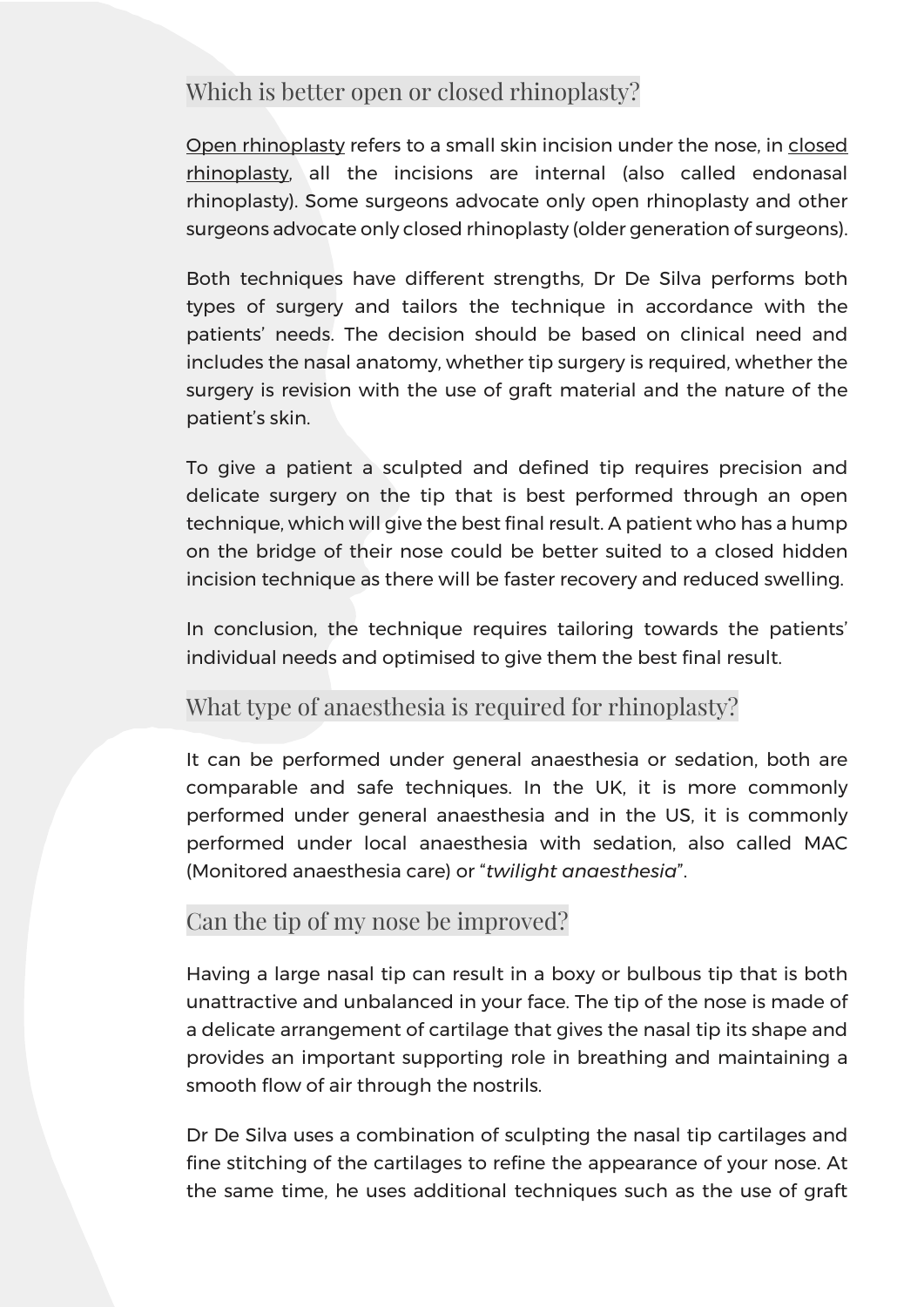tissue to support the architecture of the nose enabling a smooth flow of air and effective breathing.

## Can my droopy nasal tip be improved?

A droopy nasal tip is an appearance of the nose that can be both unattractive and disturb facial harmony. The cause of the dropping tip may be structural based on the arrangement of the nasal tip cartilages, in addition, it may be the result of the collapse of the cartilages through time, ageing of the nose or traumatic injury.

Dr De Silva uses a variety of techniques to correct a droopy nose depending on an individual's characteristics. In some patients, this may mean refining the nasal tip cartilages with sculpture and additional support of the nasal tip with fine sutures and grafts. Other patients may require modification of the middle and upper third of their nose to improve the facial proportions and symmetry.

All the internal sutures that Dr De Silva uses to correct the position of the nasal cartilages and lift the nasal tip are hidden from view and cannot be seen after the surgery. The benefit of correction of a droopy nose is a more attractive facial profile, and sometimes this can mean that a person's other attractive facial features such as a patient's eyes becoming more prominent.

## How will my breathing be after surgery?

The nose has an important role in both facial symmetries as well as functional breathing. Nose reshaping, rhinoplasty that reduces the size of the nose, reduces the size of the potential airway. Dr De Silva supports the architecture of the nose with a combination of grafting and suture techniques to improve function and provide long-term support.

In the majority of his patients, he uses your own septal cartilage to support the nose. However sometimes the amount or quality of the cartilage is not sufficient for providing support and giving you the best result. As a consequence, Dr De Silva may utilise cartilage from your ear and graft this to improve stability and the long-term nasal appearance. The ear has ample cartilage within its natural architecture, so the appearance of the ear remains unchanged and the incision in the back of the ear and remains hidden from view.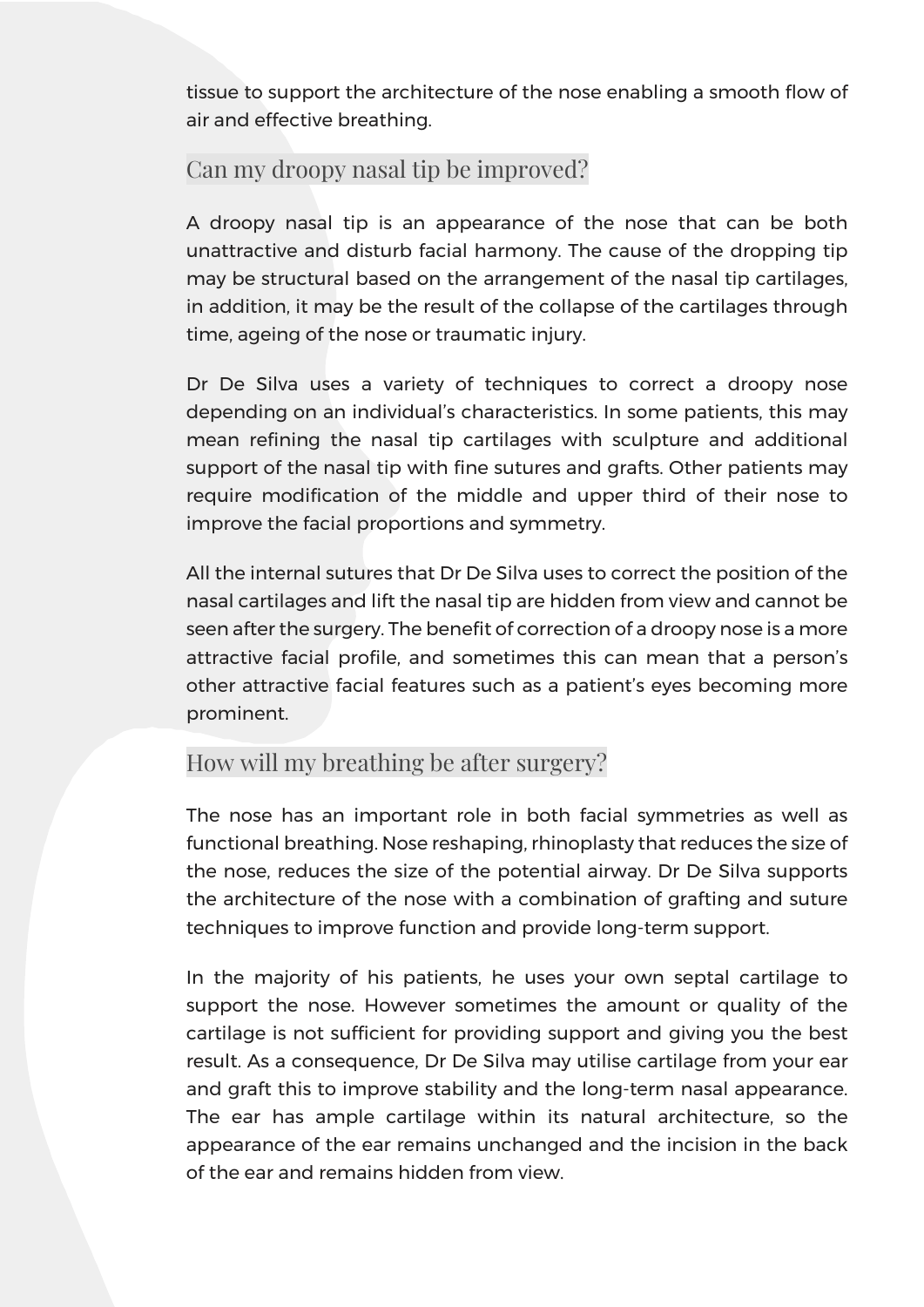Dr De Silva consents to all his patients for the use of ear cartilage so that he may give his patient the best possible result. It is important that rhinoplasty results in improved breathing as well as an improved cosmetic result.

#### I have a large nose, can you make my nose really small?

The nose has important functions in both facial harmonies and in breathing. A large nose can be effectively and elegantly reduced in size with a combination of sculpting and stitching of the nasal cartilages and resetting of the nasal bones. Reducing the size of the nose and the proportions of the nasal airways has the potential to reduce airway size and affect breathing.

To maintain effective nasal breathing Dr De Silva uses septal cartilage grafts in specific locations in the nose to support the nasal airways to maintain breathing and the airway. A good result includes a wellproportioned nose that matches an individual's face and physique, in addition, has good functional breathing.

## What is tip refinement?

Tip refinement or nasal tip surgery refers to surgery that focuses on the tip of the nose. Common tip improvements for the tip include sculpting a bulbous or box-shaped appearance, increasing the tip by projection or reducing the tip de-projection.

In most cases, when changes to the tip are requested, Dr De Silva suggests changes to the other parts of the nose are required as well to give a well-proportioned and harmonious result. This is because the nose is a three-dimensional feature, and changes made to one area can change the way the other areas appear in contrast.

#### What is tip projection?

Tip projection refers to the distance the tip of the nose projects from the face. On some noses the tip area of the nose can appear short and round this is improved by increasing the projection of the nasal tip away from the face, to give the best result this may be combined with tip defining techniques.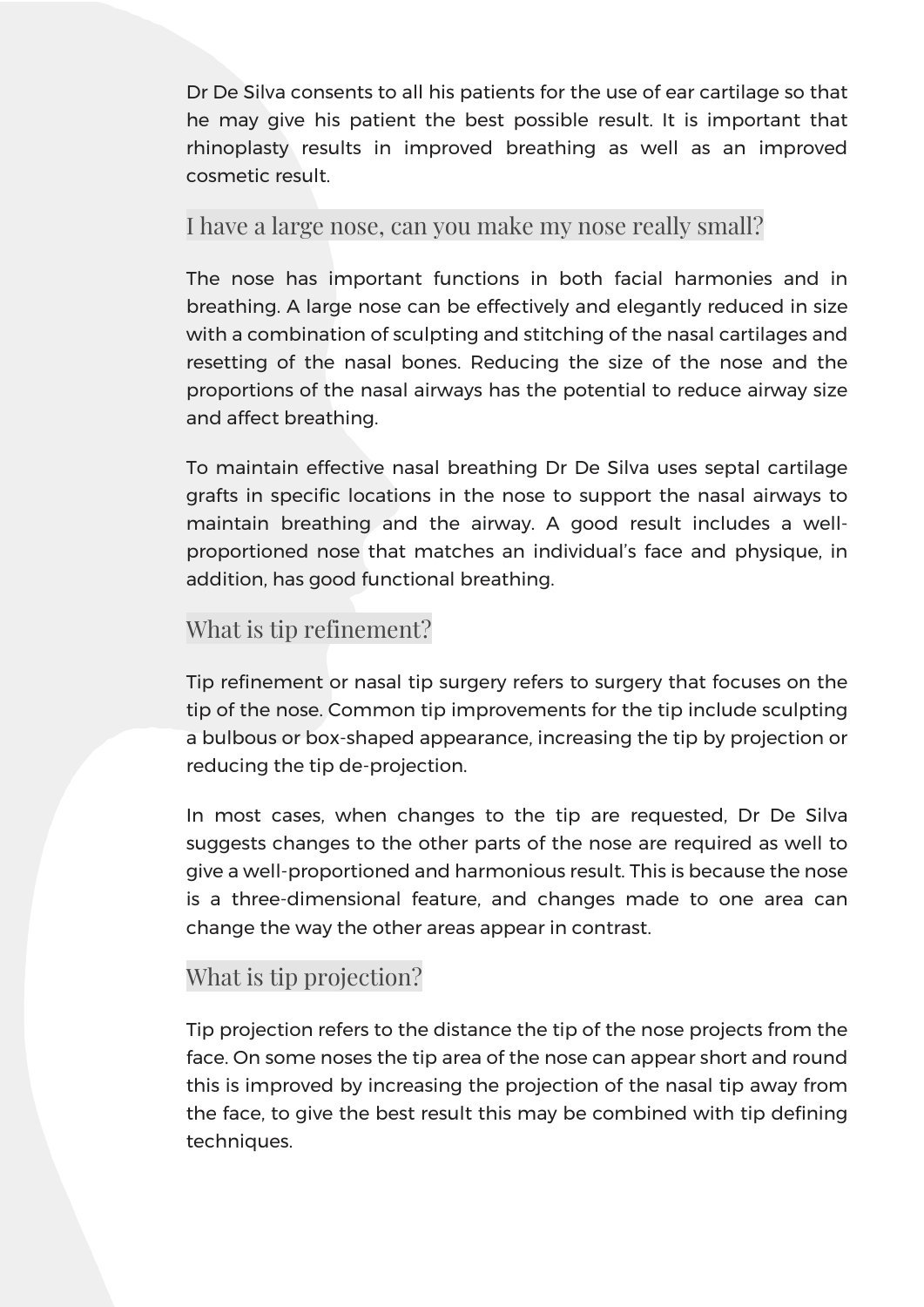## Can my surgery be done with a closed approach?

The surgical approach to rhinoplasty is dependent on the characteristics of your nose and what is required to give you the best final result. The **closed rhinoplasty technique** refers to hidden incisions on the inside of the nose and open rhinoplasty refers to a small incision at the base of the nose. If the principal feature is a nasal hump on your bridge then a closed approach may be the preferred option, this avoids an incision in the skin.

For some people an open approach gives a better result as this technique allows an improved view of the nasal cartilages, enabling fine sculpting of the nose to give a more refined tip. Hence some nasal characteristics are better suited to an open rhinoplasty technique, that requires a small incision that can be hidden under the base of the nose.

Dr De Silva performs both open and closed surgeries dependent on the characteristics of your nose and will be able to advise you on what approach will give you the best final result.

## I am getting married in 2-months, can I have a rhinoplasty?

Although at 2-months all the bruising and most of the swelling will have resolved. The tip of your nose may well be swollen for 6-12 months after nose re-shaping. Generally, 6-months is the minimum before such an important event, although it does depend on your ethnicity, your nose and the surgery is required. If you have a small bump on your nose and tip surgery is not required, then the recovery will be faster.

If you have had previous rhinoplasty or are of certain ethnicities, there tends to be more swelling after surgery and the recovery will be longer, Dr De Silva uses anti-inflammatory medications to speed up the healing of swelling in the tip. The timing before marriage is important to consider as it is a decision that depends both on your nose, requirements for surgery, and your expectations for your important day.

#### What is an open roof deformity?

Common reasons for rhinoplasty include reducing the size of a large nose and a large bump on the bridge of your nose when this occurs the nose is referred to as having an open roof deformity. An analogy to this is considering the top of the pyramid that has the top third removed the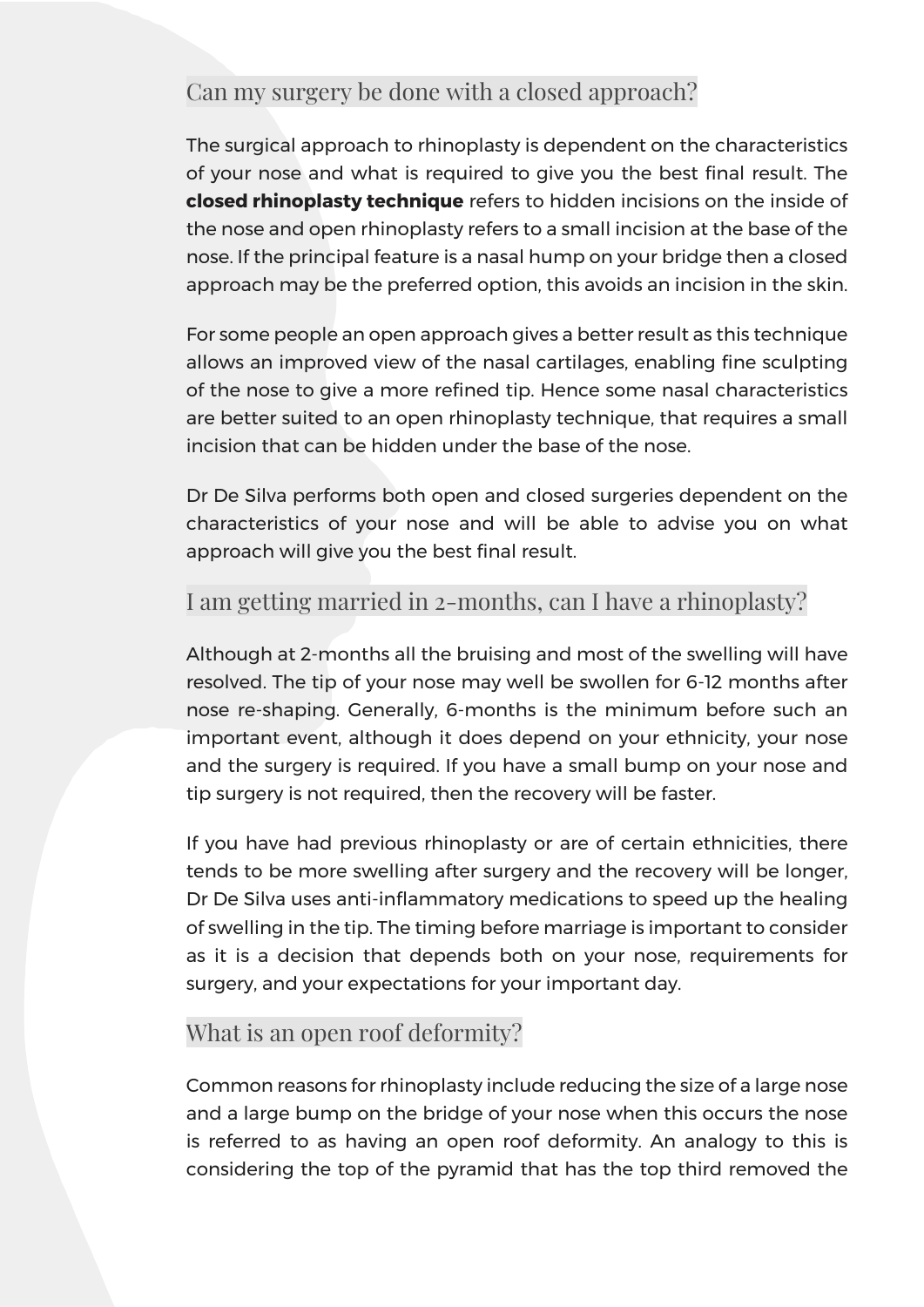top becomes a platform which is the equivalent to an open roof deformity.

To close the open roof, the base of the bones are brought together sometimes referred to as osteotomies. Without osteotomies, the hump can only be partially reduced, and the bones being brought together forms a key part of rhinoplasty.

#### I have a cold, can I have a rhinoplasty?

A mild upper respiratory tract infection with no fever is generally fine to proceed with surgery. Symptoms of a bacterial infection usually associated with thick mucus discharge and fever may require treatment with antibiotics and postponing the surgery.

Since nose surgery is non-urgent and if there is an increased risk of infection, swelling and bleeding, the safest option may be to delay the surgery until you are recovered.

#### Can I have a stiff upper lip after surgery?

Afterwards, the upper lip can sometimes feel stiff and difficult to move as a result of swelling. Surgery always results in some degree of swelling as this normal healing, and swelling at the base of the nose can result in stiffness in the upper lip. As the swelling improves the lip movement and sensation will return to normal.

The likelihood of stiffness is dependent on the type of surgery, revision surgery with multiple grafts are more likely to result in an increased degree of swelling and resulting stiffness. The symptoms improve in most people within a few weeks however rarely up to 6 months. After surgery there are measures that can be taken to increase the resolution of swelling and stiffness of the upper lip:

- o Avoiding exercise for 3 weeks after surgery
- o Use of cold compresses after surgery for 3 days
- o Sleeping with head elevation with 1-3 pillows

#### How long does the swelling last?

After surgery, some swelling is normal as this is the way the body naturally heals. Most of the swelling goes over the first 2-weeks however much more will go over the first 6-weeks, there can then be some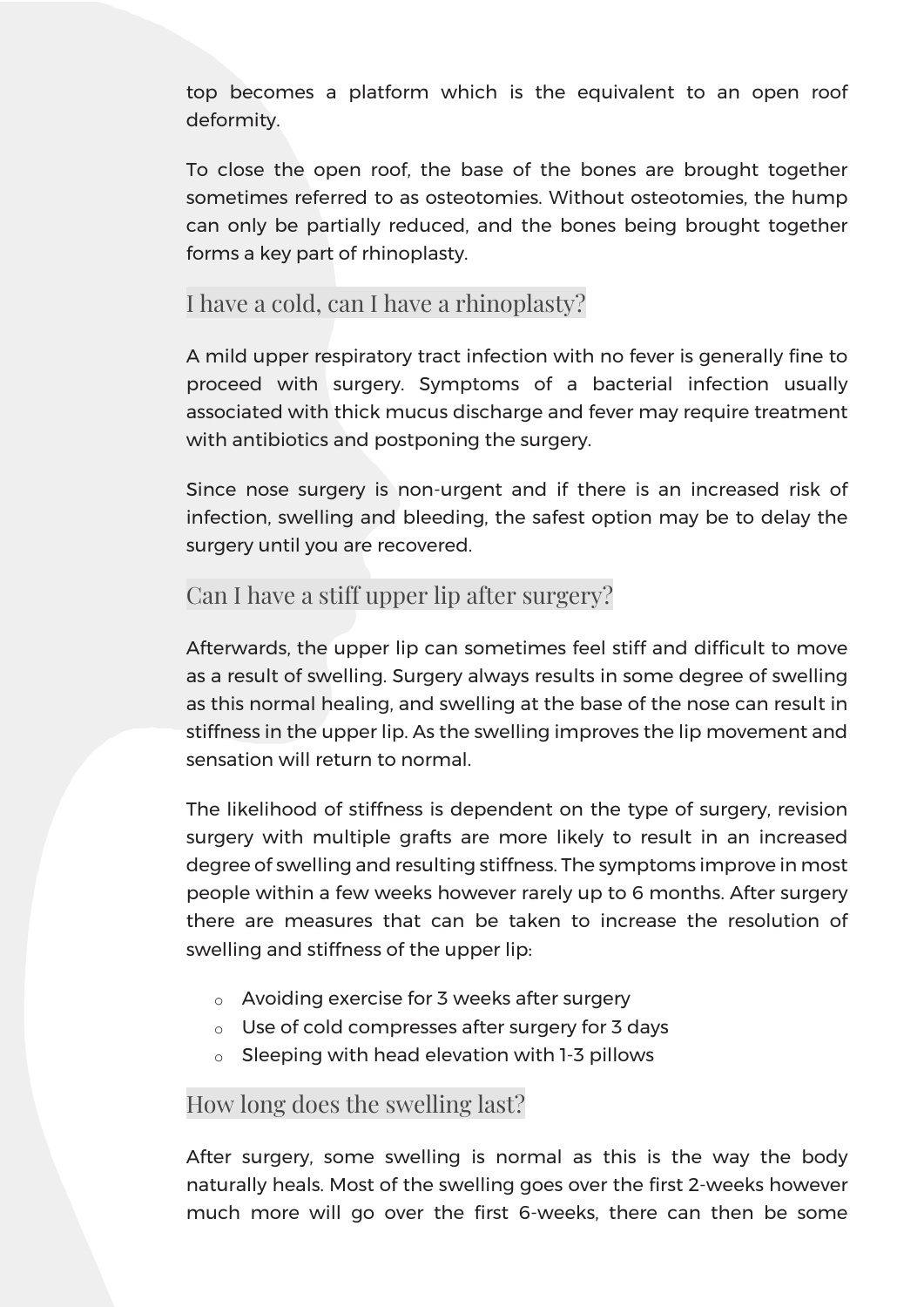fluctuation in swelling for a period of months, the final result is 12 months.

- o **1-week:** When the cast is removed after one week, the nose will look swollen, particularly the tip of the nose and some swelling along the bridge of the nose.
- o **2-weeks:** By the end of two weeks commonly 80% of the swelling has resolved, however there will still be swelling particularly in the tip of the nose and this will mask the fine detail at the nasal tip.
- o **6-weeks:** Most of the swelling has gone down, there can be fluctuations in swelling on a day by day basis
- o **6-52 weeks:** Gradual resolution of the swelling, that results in more definition being seen in the tip of the nose and nasal bridge.

There is a **degree of swelling** afterwards that is dependent on your ethnicity, genetics, environmental factors, and surgical factors including if the surgery included nasal tip surgery, nasal hump reduction and revision surgery.

There are **surgical techniques** that Dr De Silva utilises to reduce swelling including the use of electrocautery, 3D telescopes and micro burrs. In addition, there are measures that can be taken to reduce swelling after surgery including applying ice to the bridge of the nose for the 3-days, applying compression to the nasal bridge and tip after surgery.

#### Can I have a non-surgical nose job?

[Non-surgical nose job](https://theharleystreetfillerspecialistslondon.co.uk/dermal-fillers/non-surgical-rhinoplasty/) is a name given to the application of filler products into the nasal soft tissue to augment or change the shape of the nose (usually hyaluronic acid fillers). The fillers can be used to augment a low nasal bridge or elevate a depression along the nasal bridge and help straighten the nose. Fillers in the nose have a fairly limited nose and many nasal shapes will not be suitable for a non-surgical nose job (e.g. large nose or large nasal tip).

Fillers are mostly temporary (lasting 6-18 months), however, they do have the potential of some risks including scarring, skin damage and colour changes. Any breathing or functional issues affecting the nose will not be improved with a non-surgical procedure.

A thorough assessment is required to assess both suitability for a nonsurgical nose job and discuss realistic expectations from the treatment.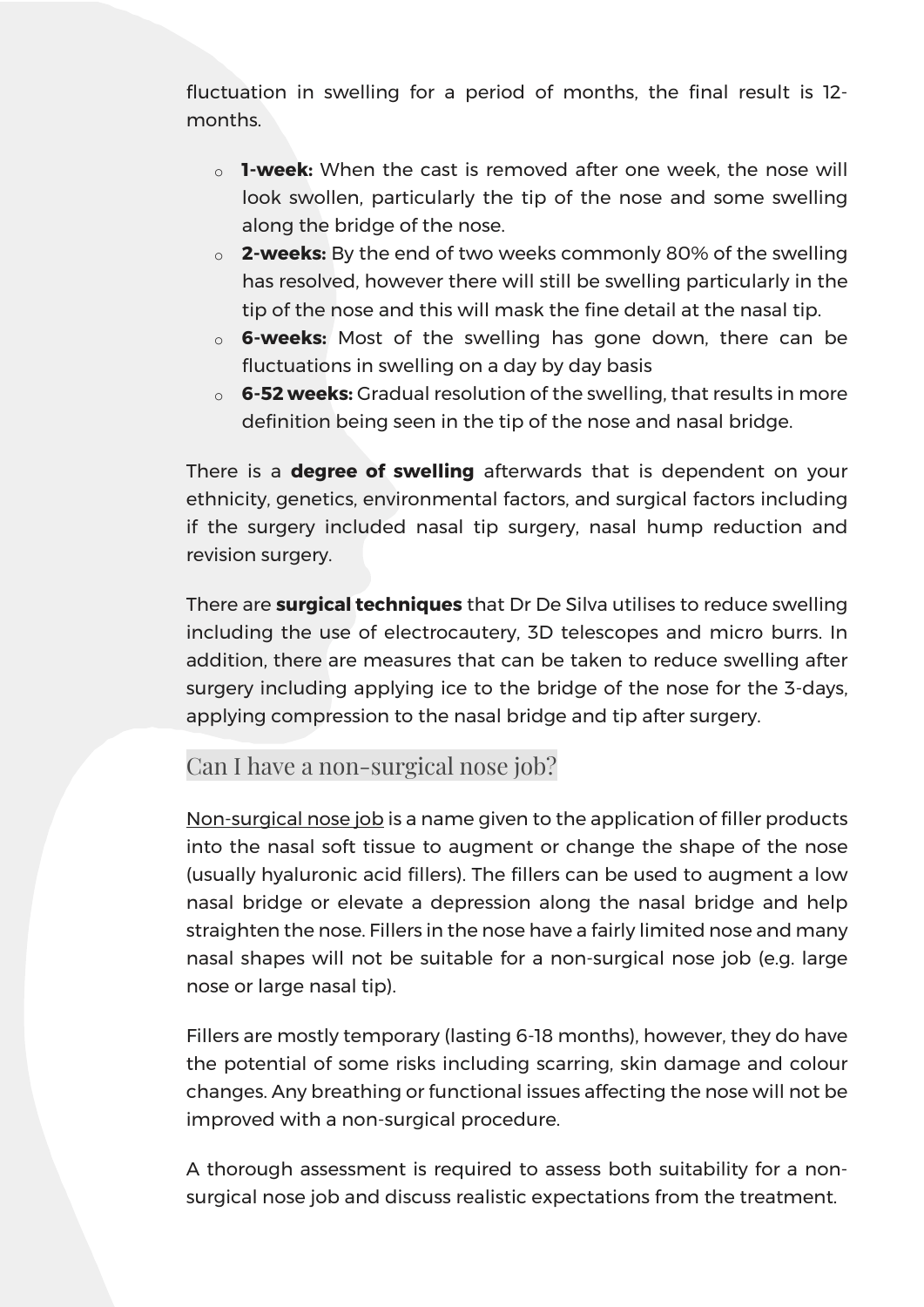## How do I reduce bruising afterward?

Although swelling is a normal part of healing, bruising is less common and more dependent on surgical technique. With surgical technique steps can be taken to reduce the risk of bruising, this includes the methods used to bring the bones inwards (osteotomies), as well as the extent of soft tissue trauma along the nasal bridge and base

In addition, there are patient factors that influence bruising including increasing age, ethnicity, relative skin thickness, bleeding disorders, and medications and herbal products that thin the blood.

There are steps that I recommend taking to **reduce the chance of bruising** occurring with surgery:

- o **Avoid medications** that thin the blood for a minimum of 2 weeks before surgery and after the surgery, Dr De Silva gives all these patients a comprehensive list of medications to avoid.
- o **Avoid herbal remedies** that thin the blood for a minimum of 2 weeks before surgery and after the surgery, Dr De Silva gives all these patients a comprehensive list of medications to avoid.
- o Use of **ice packs** or cold compresses to the bridge of the nose for 3 days after surgery.

**If bruising does occur**, it generally takes 2-6 weeks to resolve completely, the lower eyelid skin is very thin and does not hide discolouration. The bruises can be covered with concealer cosmetics from 1-week after surgery.

There is some evidence that if bruising does occur the use of Arnica tablets speed up the resolution of bruising.

## Can I have tip rhinoplasty only?

**Tip rhinoplasty** describes rhinoplasty nose re-shaping that focuses on alteration of the tip of the nose. The tip of the nose can be too large, boxshaped, bulbous or ill-defined, droopy or up-turning or can be twisted to one side. The tip of the nose is comprised of skin, subcutaneous tissues, and a pair of cartilages.

The **tip of the nose** is a highly variable part of the nose. Cartilages that makes up the tip varies in each patient in regards to their anatomical length, strength and shape, curvature, relative symmetry, depending on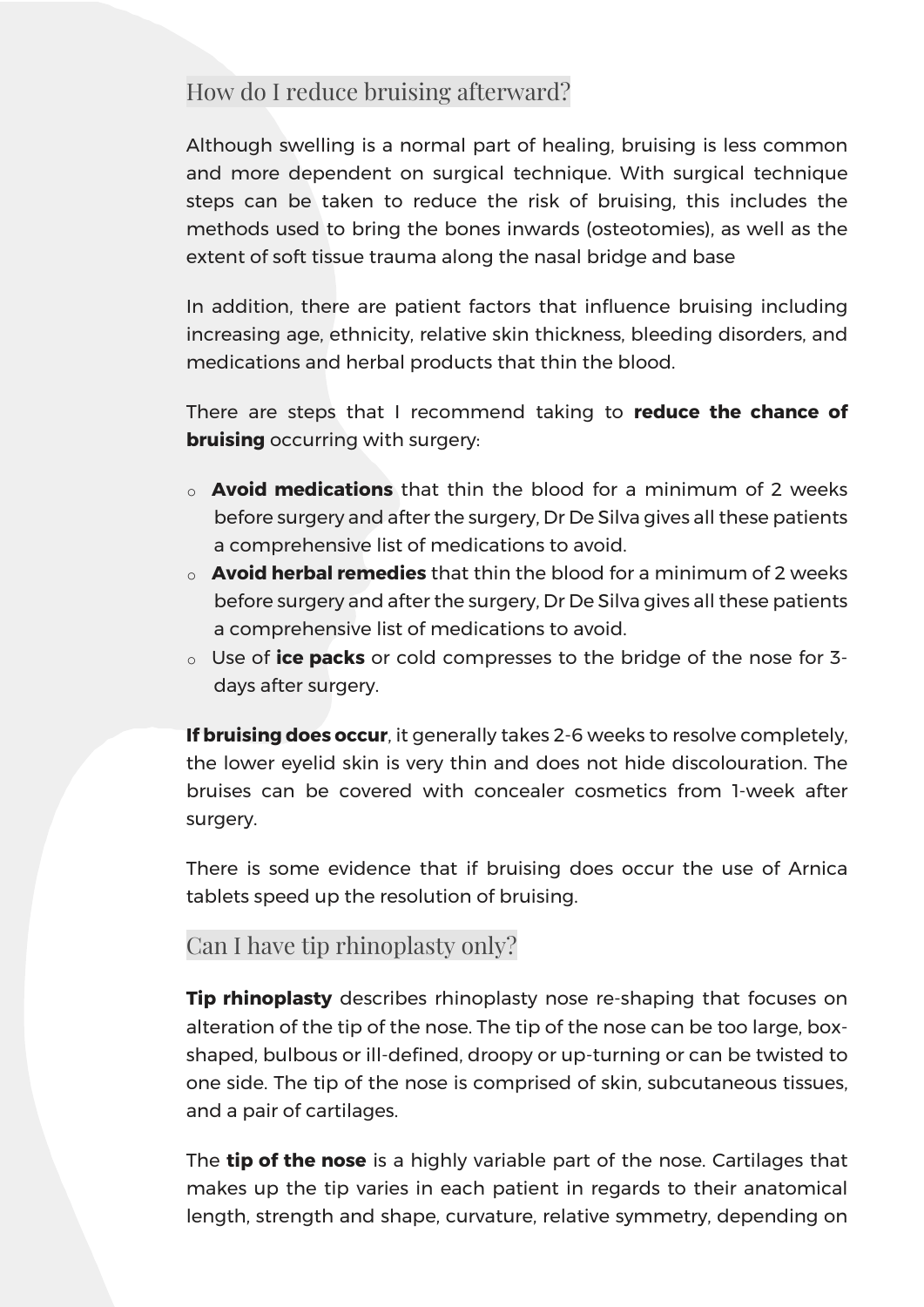genetics, ethnicity, gender and environmental factors. The skin thickness differs significantly between patients and is an important factor that influences the final result.

Tip rhinoplasty usually **requires** shaping of the lower lateral cartilages (shape and size of the nasal tip, with the shaping of the cartilages, stitches and graft tissue), the distance the tip of the nose from the face (termed projection), the rotation of the tip (down or up turning), the angle between the tip of the nose and the upper lip.

According to Dr De Silva, rhinoplasty surgery generally requires attention to **several aspects of the nose**, including the tip, the bridge, the junction between the bridge and the forehead (the radix), the position of the bones and width of the nose, as well as consideration to breathing the septum and nostril positions.

Although the tip of the nose can be changed in isolation, the characteristics of a nose include multiple aspects of the nose and altering only the tip is unlikely to result in the best possible aesthetic result.

## Should I bring photos of desirable noses to my rhinoplasty consultation?

Bringing photos of desired noses to a consultation can be useful as it conveys the aesthetic of noses that you like including the size, shape, definition and tip position. This can be useful in discussing the objectives of your surgery and expectations from surgery. Sometimes bringing photographs can be useful in that it may be that the celebrity's nose is just not realistic for your rhinoplasty. For example, if you have thick skin it may not be realistic to expect a very fine-tipped nose at the end of the surgery as this will be masked by the thickness of the skin.

Other considerations with magazine photographs or celebrity photographs are that often these photographs have been heavily edited and touched up which may result in unachievable perfect symmetry.

#### Do celebrities get different rhinoplasty as they are famous?

Celebrities, models, singers, actors and actresses all work in an industry that places much importance on the appearance of beauty and youth. Such patients undergoing surgery place a high level of importance on the results.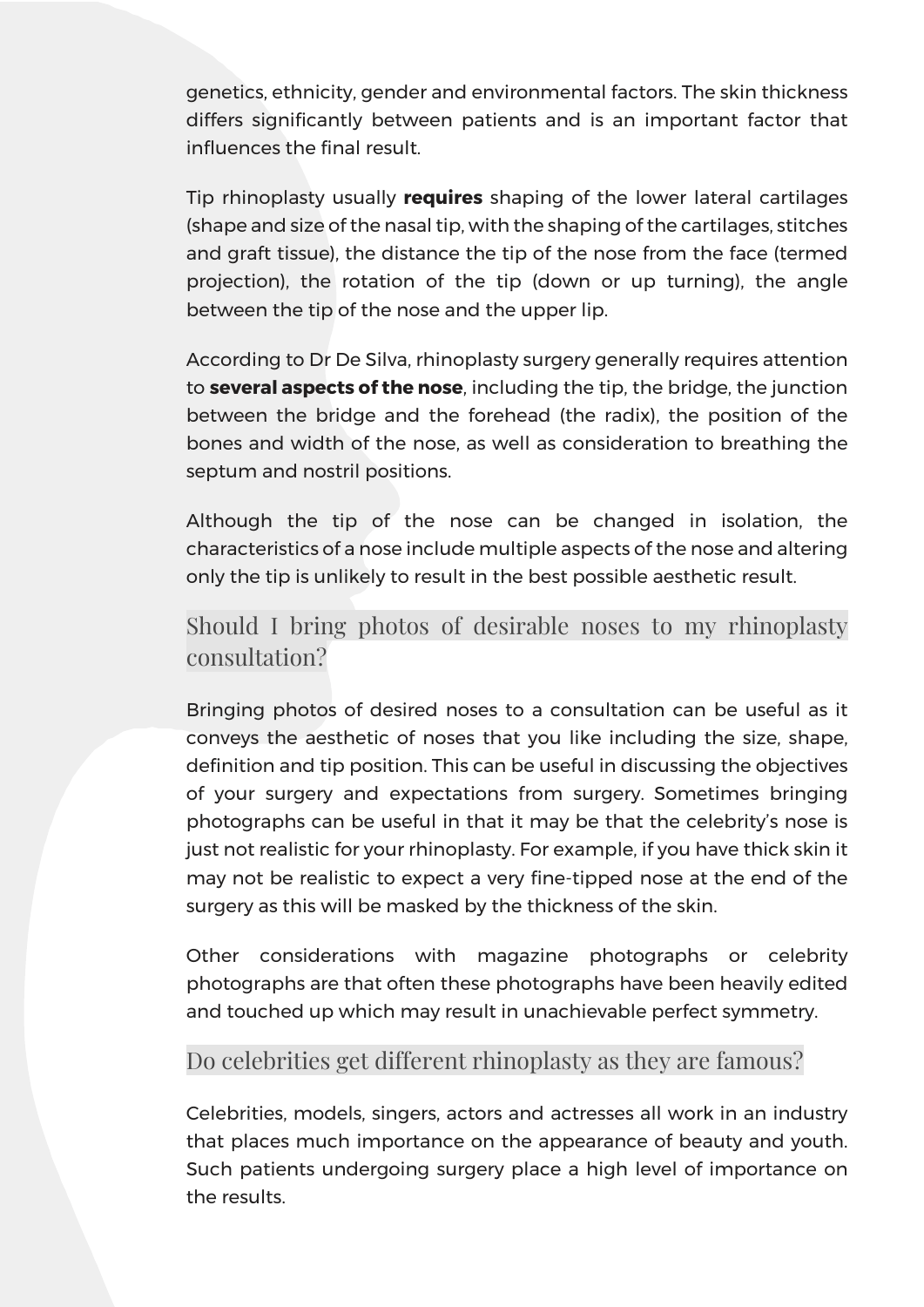Dr De Silva has performed surgery on all professionals and does not perform different surgery for celebrities, he does advise patients who work with high importance on the appearance of their face to allow sufficient time for healing and swelling to resolve before their next professional shoot or public event.

Celebrities generally request complete anonymity which requires surgeons to be discrete about their consultations without other patients present as well as discrete facilities for surgery that avoid unnecessary publicity.

In terms of the best rhinoplasty surgeon, it is beneficial to spend time researching your surgeon, so that you feel comfortable that the procedure will match your expectations. A surgeon who shares your aesthetics and is open with you showing you before and after photographs as well as testimonials.

#### I have a hump on the bridge of my nose, can it be filed down?

A **dorsal hump** is a common appearance of the nose that can be improved with rhinoplasty. The bump usually is a combination of both cartilage and bones that can be shaped and modelled to give an improved nasal profile. Both open and closed techniques can be used to reduce a dorsal hump.

**Other considerations** are also important including the width of the nose and the need to bring the bones inwards after reducing the bump (termed osteotomies). Depending on the size of the hump different procedures may be required to give the best aesthetic result. A further consideration is the need to maintain functional breathing when reducing the size of the nose (including the use of cartilage grafts and septoplasty).

Dr De Silva utilises a variety of different techniques to reduce a nasal bump depending on the individual's unique nasal characteristics including conventional rasps to modern burrs and micro-tool devices that may offer more control and reduced swelling.

There is a degree of **artistry** in rhinoplasty as once the dorsal hump, the bridge of the nose can be shaped to give a different aesthetic of the nose, the shape should be tailored to the patient's preference and aesthetic.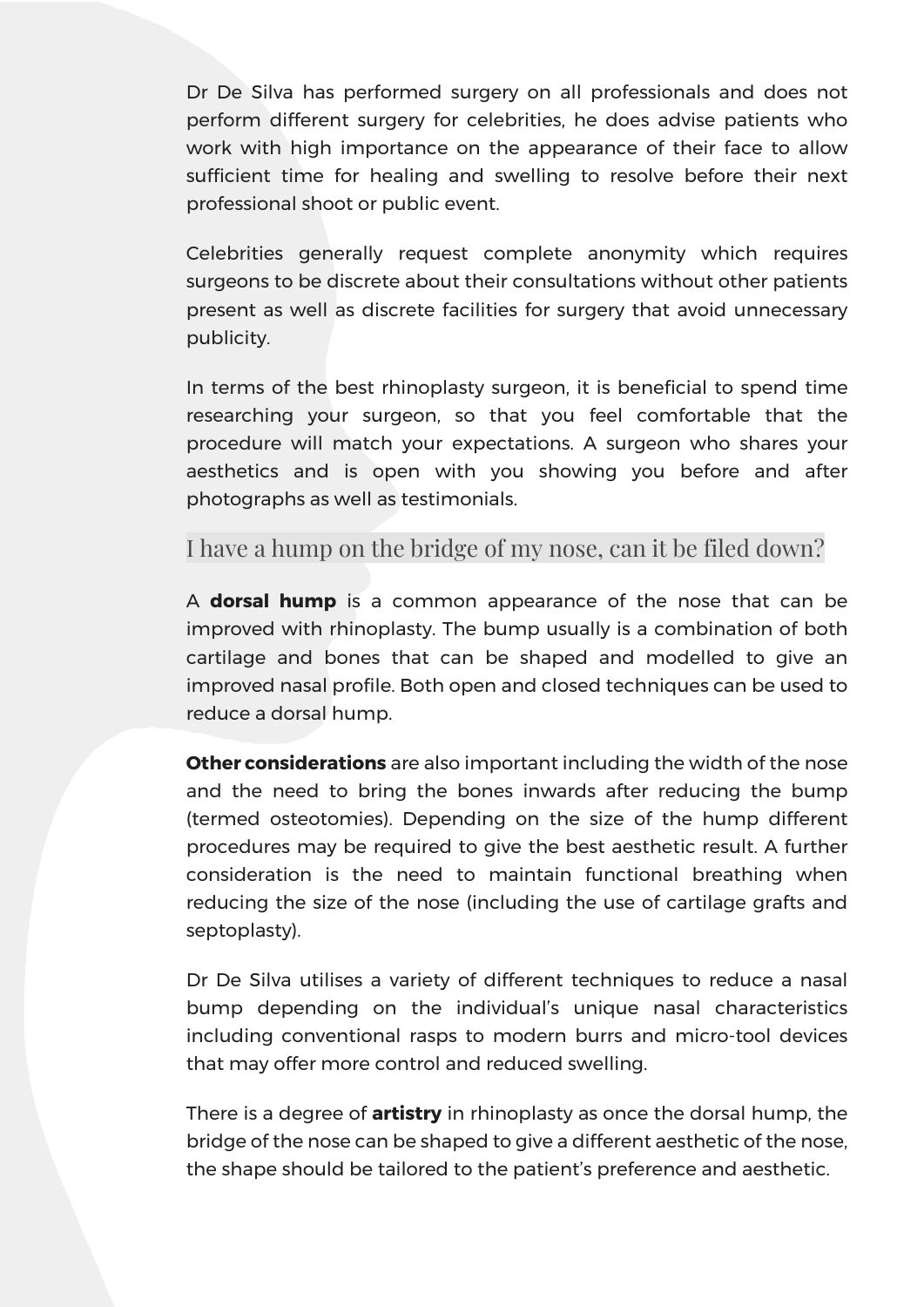## Can I have rhinoplasty as a teenager?

Having a nose that is out of proportion to your face because it is too large, bulbous, a large hump can be a difficult issue during growing up and a source of lowered esteem and confidence. Although surgery to re-shape the nose with rhinoplasty can improve the appearance of the nose it is important that other factors are considered:

- o **Teenage years** are one of the most challenging periods in our lives. As we develop from childhood to adulthood, our physical appearance takes centre stage. Although teenage insecurities are a normal part of adolescence, if a young person's self-esteem is adversely affected by unsatisfactory facial features, such as the shape or size of one's nose, then rhinoplasty may provide a solution.
- o **Physical growth** of the nose is complete towards 13 to 16 years old for girls and 15 to 17 years old for boys. Adolescents should only seek nasal reconstructive surgery when their noses have reached their full size. Most boys mature later than girls, and this explains why their procedures typically take place later.
- o **Psychology and maturity** are important, as are the ability to understand the concepts of surgery. Teenagers must determine their reason for surgery and evaluate the benefits and drawbacks.
- o **Consultation and discussion** is required to talk through your expectations and develop an understanding of the surgery as well as understanding the limitations and potential risks from surgery. It is important to have the maturity to think through the decision-making process. The teenager needs to be sufficiently mature to cope with the recovery period, which may involve bleeding, bruising, mild discomfort and swelling.
- o **Functional Breathing** can be another indication to have surgery i.e. if you are having trouble with breathing and one side continues to block up. This may indicate that you have a deviated septum that can be corrected at the same time as rhinoplasty.
- o **Parents & guardians** support is important when considering undergoing nose surgery as a teenager, and you should talk through your thoughts about nose reshaping with your parents or guardians.
- o **General Practitioner** involvement in your decision can be helpful in teenage rhinoplasty, as your GP has a good understanding of your general health and can offer guidance and support to this important decision.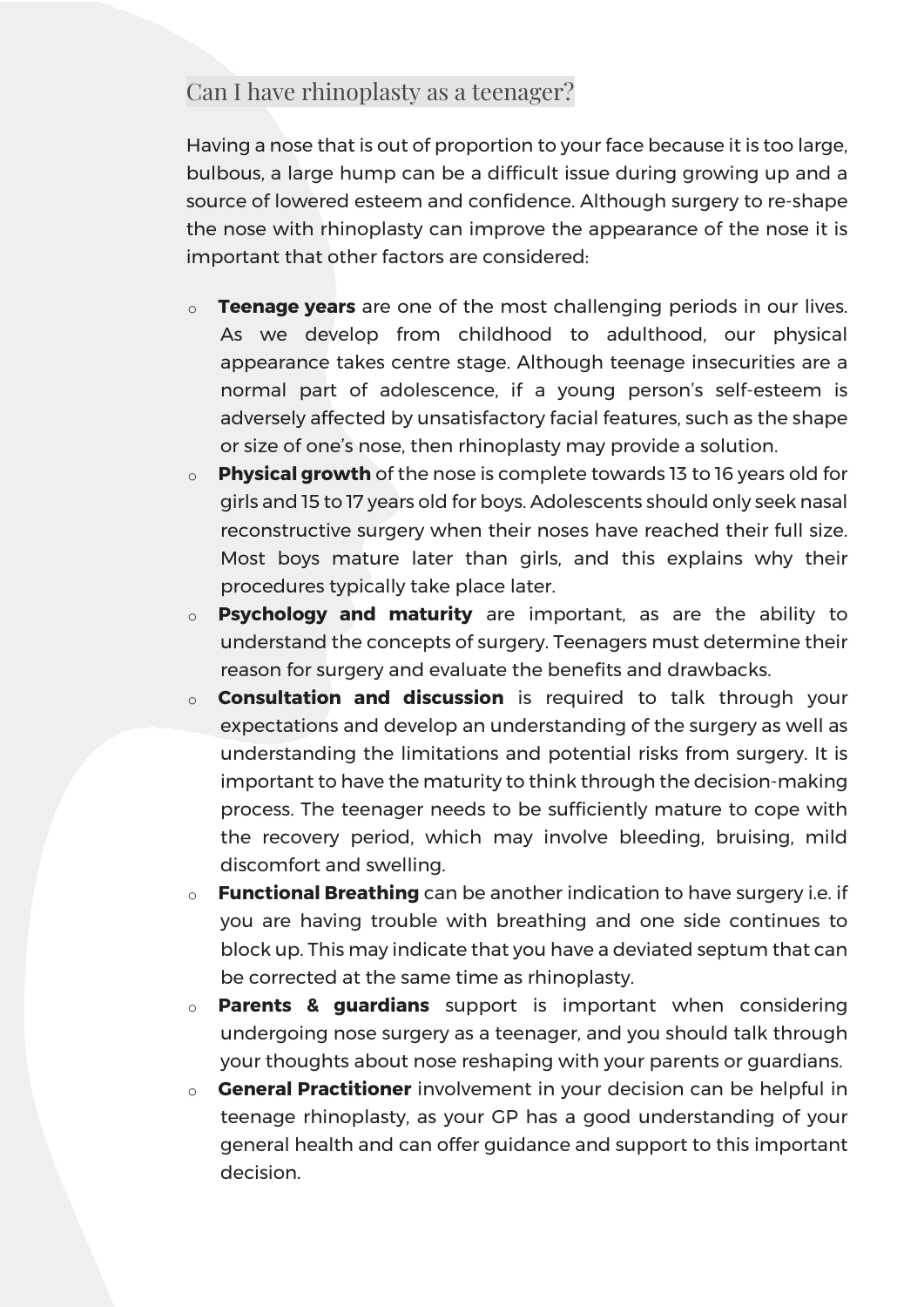The nose is one of the key characteristics of a person's face. Teenage rhinoplasty should be performed with consideration to all of the factors above. In general, at 14 years old, this is too young for surgery as a combination of physical, emotional and psychological immaturity will all be relevant at this age.

#### **Tips to consider for undergoing a nose job**

There are a number of issues teens and their parents should consider prior to the procedure.

- o Make sure your nose is fully developed. Your nose should not be operated on until it has reached its full adult size. Teenage girls should be at least 14 and teenage boys should be at least 15 prior to having surgery. Make sure your feet have not changed in size for at least one year.
- o Speak with your parents. You do need the permission of your parents or guardians to undergo nose surgery.
- o Only do it for yourself. If your decision is based on pressure from a parent, boyfriend, girlfriend or anyone else, this is not adequate. The only reason to undergo teenage rhinoplasty is for yourself.
- o Realistic expectations are important for rhinoplasty, as surgery will improve the shape of your nose, however, it will not achieve perfection or change your life.
- o Research nose reshaping surgery, read about the surgery to give you further insight into the procedure, expectations of surgery, limitations and an overview of the recovery period after surgery.
- o There is a hurry to undergo surgery, and if you have exams or an important date looming it may be better to wait for the right time and an opportunity when you have time to recover without additional pressures

#### When can I drive after surgery?

Driving after surgery, it is essential that you are alert, orientated and able to make an emergency stop should it be required. Generally speaking, most people can drive 3-5 days after surgery. On the day of surgery, you are not able to drive home after surgery as you will still be affected by the general or sedative anaesthesia.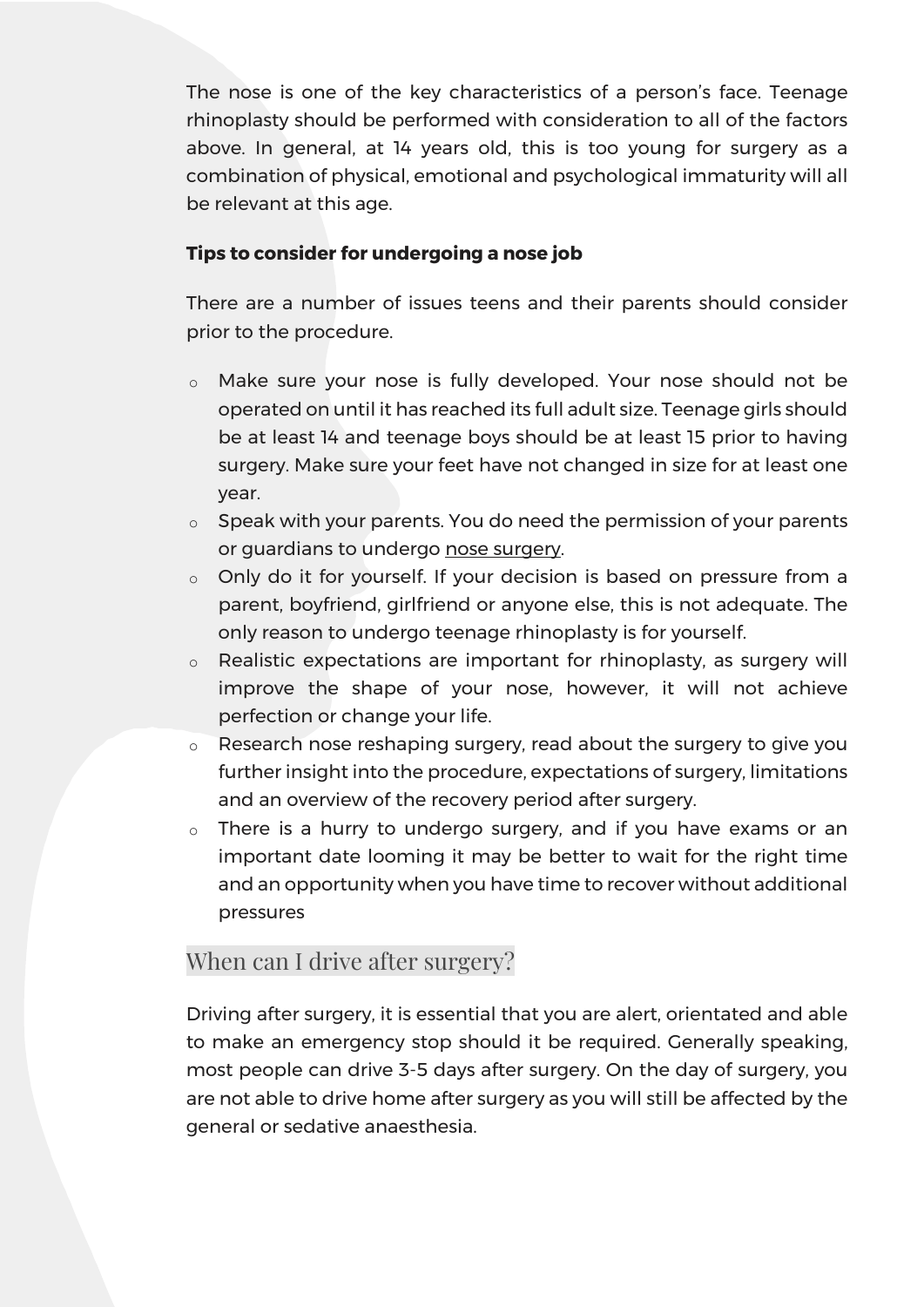## When can I fly afterward?

Patients should be restful and avoid flying for 1-week after surgery. Most recovering patients have a cast over the bridge of the nose with or without stitches and this is removed 1-week after surgery. The day after the cast and stitches are removed a patient can fly.

#### When can I wear glasses?

During the recovery period, the bridge of the nose is more sensitive to the weight of sunglasses and can affect the healing of the nasal bridge. To ensure optimal healing, Dr De Silva advises waiting for 6-weeks before wearing glasses on the bridge of the nose.

For the first week, there is a cast that protects the bridge of your nose, after this Dr De Silva is able to give you support if you need to wear glasses from 2-6 weeks. During this time it is fine to use contact lenses.

## What cartilage is used for graft tissue?

The cartilage that is used for graft tissue, is often taken from your own nose (nasal septum) and is used to either reinforce weakened areas of the nose from previous surgery or trauma. Grafts are commonly used in revision surgery when excessive cartilage has been removed from the nose.

With revision surgery, sometimes all your natural nasal septum has been removed, in which case, other options depending on where it is required from the nose include using ear cartilage (from a hidden part of the ear), or banked cartilage.

The first option from your own cartilage septum is preferred, the other two options depend on the location and type of cartilage required.

For the curved aspect of the nose that require strengthening curved, Dr De Silva prefers ear cartilage as this creates a natural curve. For straight aspects of the nose that require straightening, Dr De Silva prefers straight septum or costal cartilage. In some patients noses, different types of grafts are required to strengthen and support different aspects of the nose.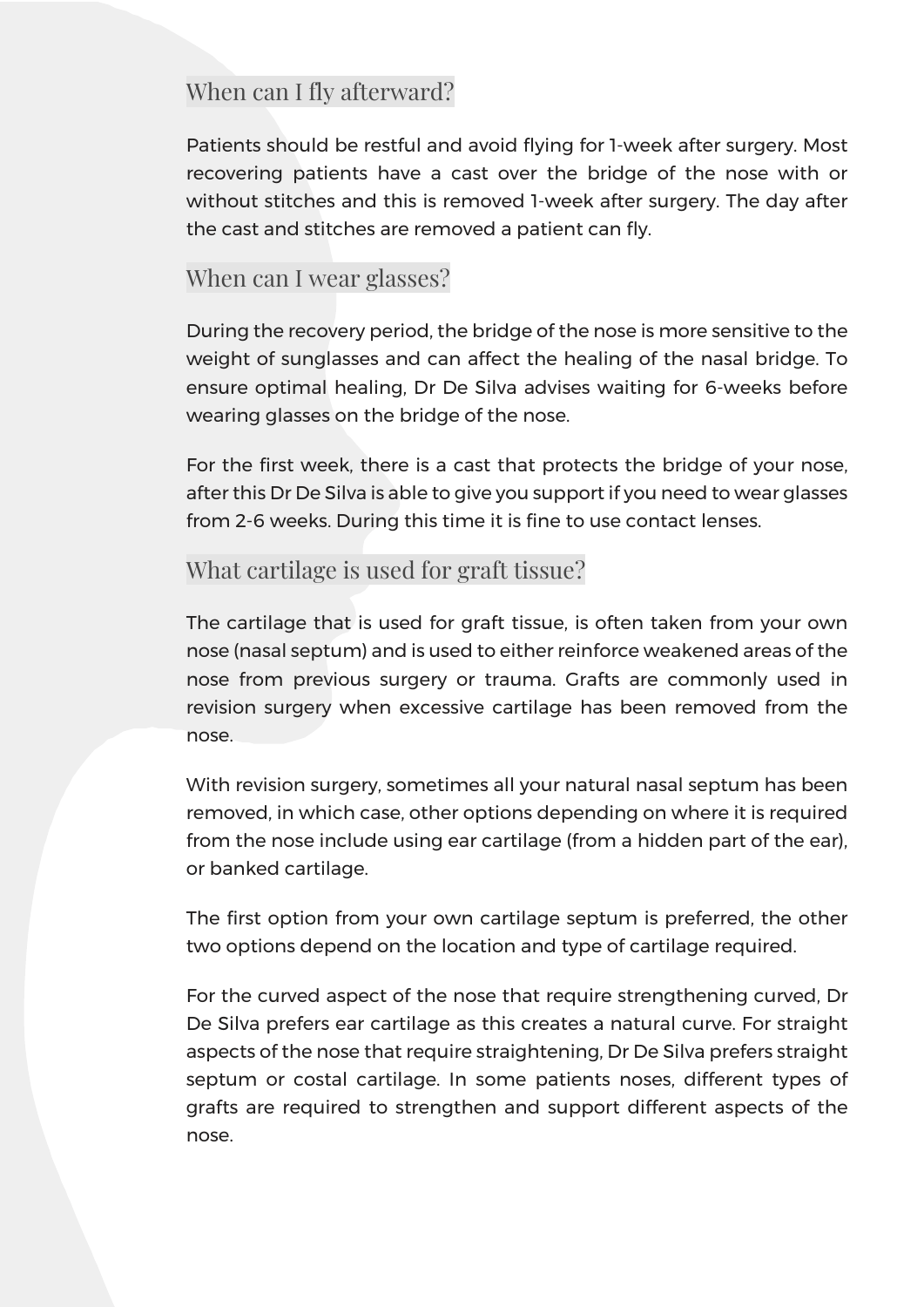There is synthetic graft material that is available, however, this is generally not preferred as it is unnatural and can have risks such as infection and exposure to the material.

## Should I bring photos of celebrities to the consultation?

Bringing photographs of noses that you like can be useful in a rhinoplasty discussion as it conveys the aesthetics of the nose that you like. The procedure has both important technical and aesthetic elements, and the key to success is an understanding of the aesthetic that you like.

At the same time, there are no two people who have identical facial features, body shape and ethnic considerations, and with rhinoplasty, the key is that the result suits your own personal facial characteristics for it to look balanced and natural.

A Caucasian female's nose will not look good on a person with Asian facial characteristics and vice versa. Dr De Silva uses imaging to show you his aesthetic which is a natural-looking result that keeps an individual's character and ethnicity.

## How will hay fever be affected by rhinoplasty?

Hay fever is a common condition in which the lining at the back of your nose has a tendency to become inflamed and thickened by an allergy to pollen. Characteristically this can result in symptoms of stuffiness, sneezing and nasal discharge.

Rhinoplasty will result in swelling immediately after the surgery that can result in symptoms of congestion, rhinoplasty will not change or be affected by the hay fever. It will change the shape of your nose however it will not affect the lining of the nose, and the tendency for hay fever will remain after surgery and require the same treatment including antihistamines.

## How long to stay away from the sun after surgery?

After surgery, Dr De Silva recommends **staying out of the sun for 6 months.** Although it is safe to go on holiday even 1-week after surgery, avoiding sun exposure is important to ensure optimal healing. The healing nasal skin may darken with sun exposure and relative numbness in the nose can make the nose more prone to sunburn.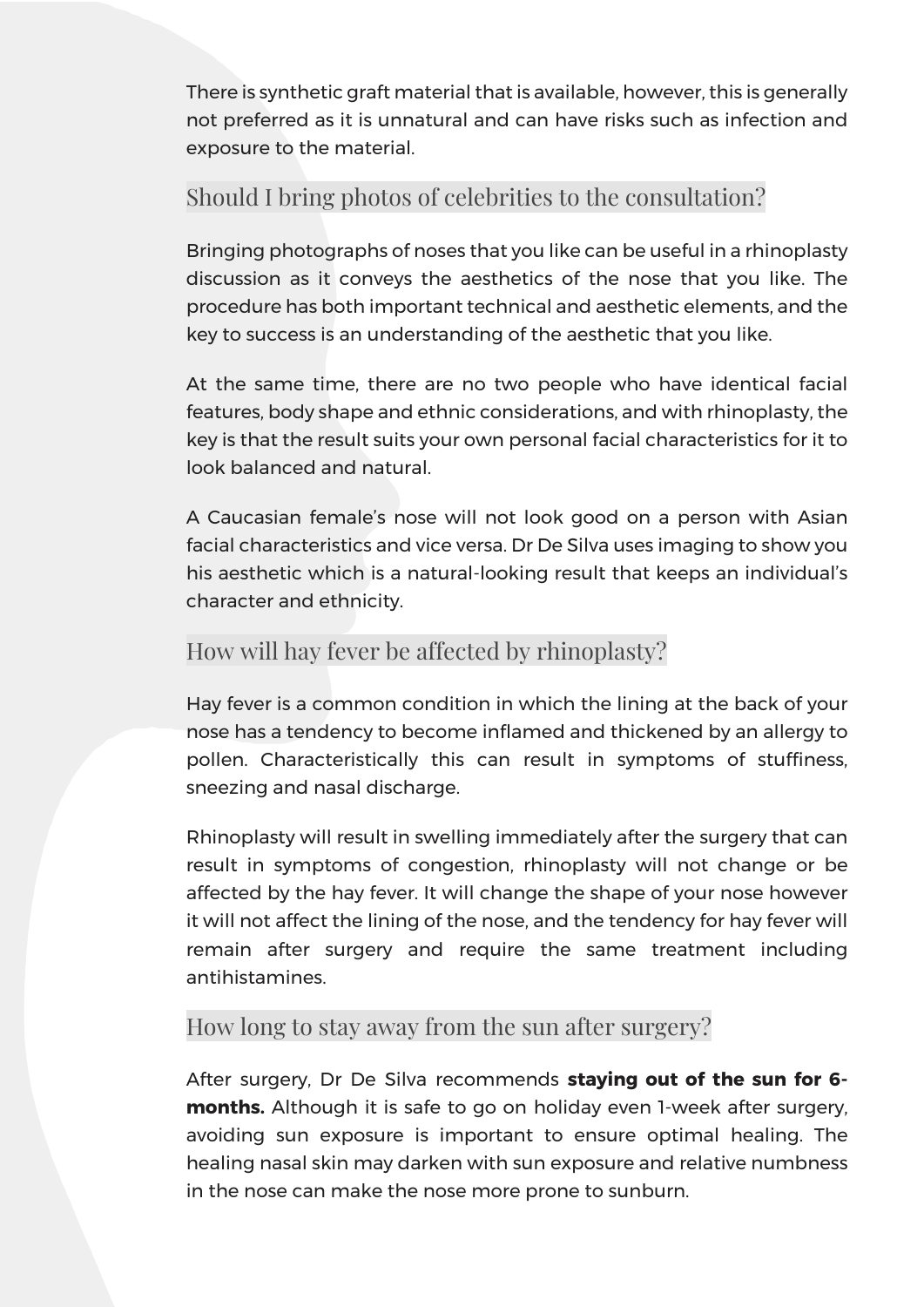To aid healing and fast recovery, Dr De Silva recommends avoiding sun exposure, using a hat that shades your nose and sun protection factor of 30 or above.

#### Can I use nicotine products after rhinoplasty?

Nicotine products have a powerful effect on blood vessels in the skin by causing them to shut and close down, termed vasoconstriction. Blood vessels and circulation is important as your nose is healing and requires a good blood supply for it to recover quickly and naturally.

Nicotine products can cause delayed healing and avoidable risks after surgery, Dr De Silva recommends avoiding all nicotine products for a minimum of 6-weeks after surgery.

## Is it normal to have a headache after surgery?

In most people, discomfort and pain settle 24-48 hours after the surgery. In patients where the nasal bones have been narrowed, termed osteotomies, a minority of patients may find some sensitivity and discomfort over the bridge of the nose intermittently for several weeks.

In addition, there is some swelling on the inside lining of the nose that can result in symptoms of congestion, this can result in headaches particularly in sensitive individuals if coupled with other conditions such as hay fever or sinusitis. These patients may benefit from a course of antibiotics or anti-inflammatory medications during the recovery period. There can be a wide variation in individual patients' threshold for pain, most patients report only mild or minimal discomfort.

## Can I go diving after?

After surgery, there is some swelling on the inside of the nose that leads to intermittent congestion. The degree of congestion can vary from person to person and can be improved with saline spray and other conservative measures to reduce swelling, such as sleeping with your head elevated. With diving, it is essential to be able to re-equilibrate the pressure in your ears. The second consideration is the diving mask that is worn over the eyes and nose, early after the surgery the nose will be more sensitive to the mask. After the procedure, Dr De Silva recommends waiting for 6-weeks before diving.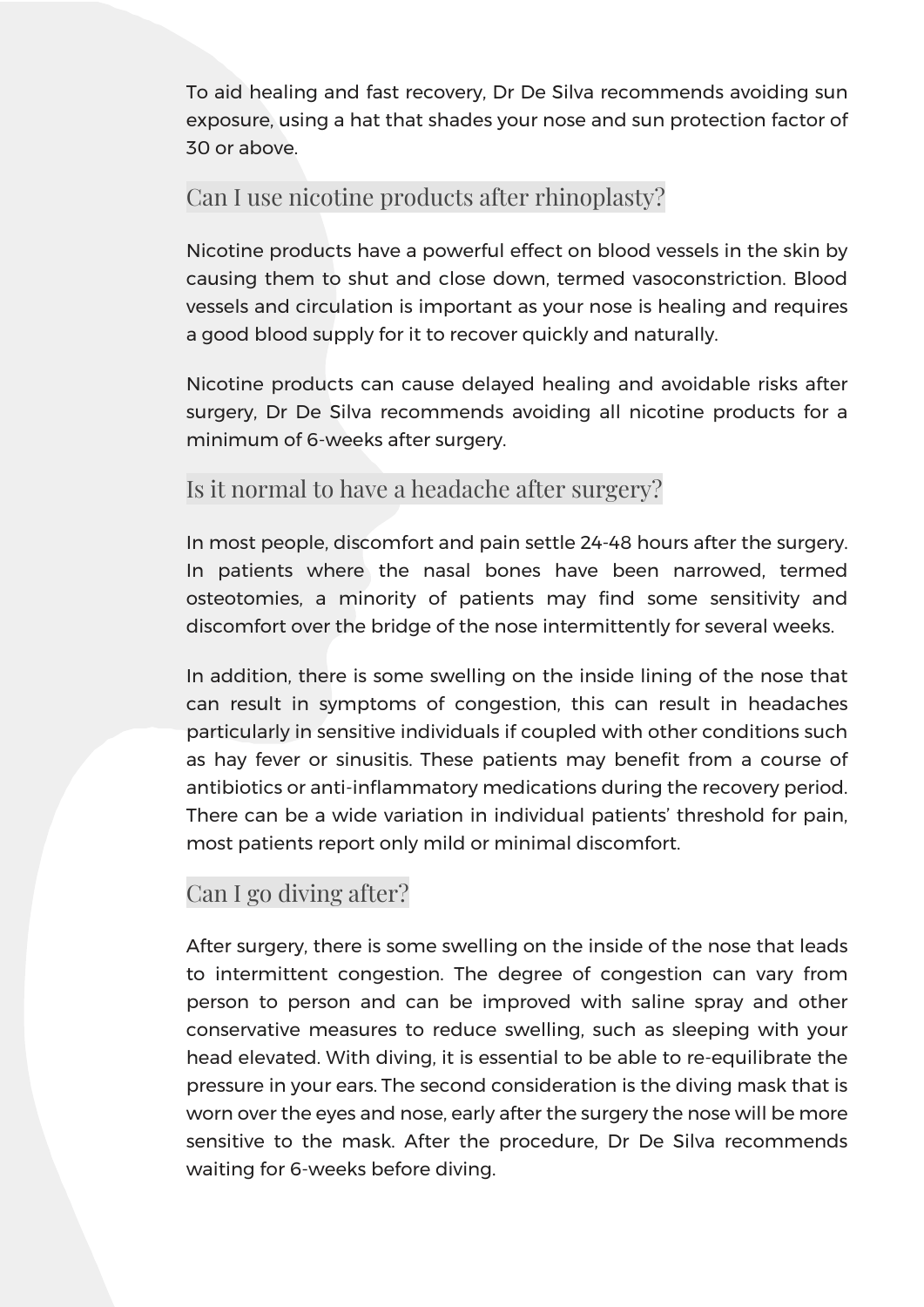## When is a non-surgical rhinoplasty useful?

A non-surgical rhinoplasty utilises a filler material to alter the shape and position of the nose. The principal advantage of the technique is that it avoids a surgical procedure, however by definition the treatment is not permanent.

A non-surgical nose job can be effectively used to correct these nasal appearances: a nose with a small hump, a nose that has depression along the bridge (termed [saddle nose deformity\)](https://emedicine.medscape.com/article/840910-overview), nasal collapse from previous trauma, droopy nasal tip, beak-shaped nasal bridge (termed Polly beak). A non-surgical nose job can also be used to improve certain features of a patient's nose who is not yet ready for a surgical rhinoplasty.

The filler material is injected into specific areas in the nose with a fine needle or cannula into a specific part of the nose. Precautions are required in a non-surgical nose job, as the nose is an intricate structure with important anatomy that must be preserved.

The treatment should ideally be performed by a surgeon who is also experienced in surgical rhinoplasty. Dr De Silva only performs nonsurgical rhinoplasty in a sterile environment to maximise rapid recovery and reduce the risk of infection. The most common filler used is a type of hyaluronic acid that naturally dissipates, most results typically last up for over one year.

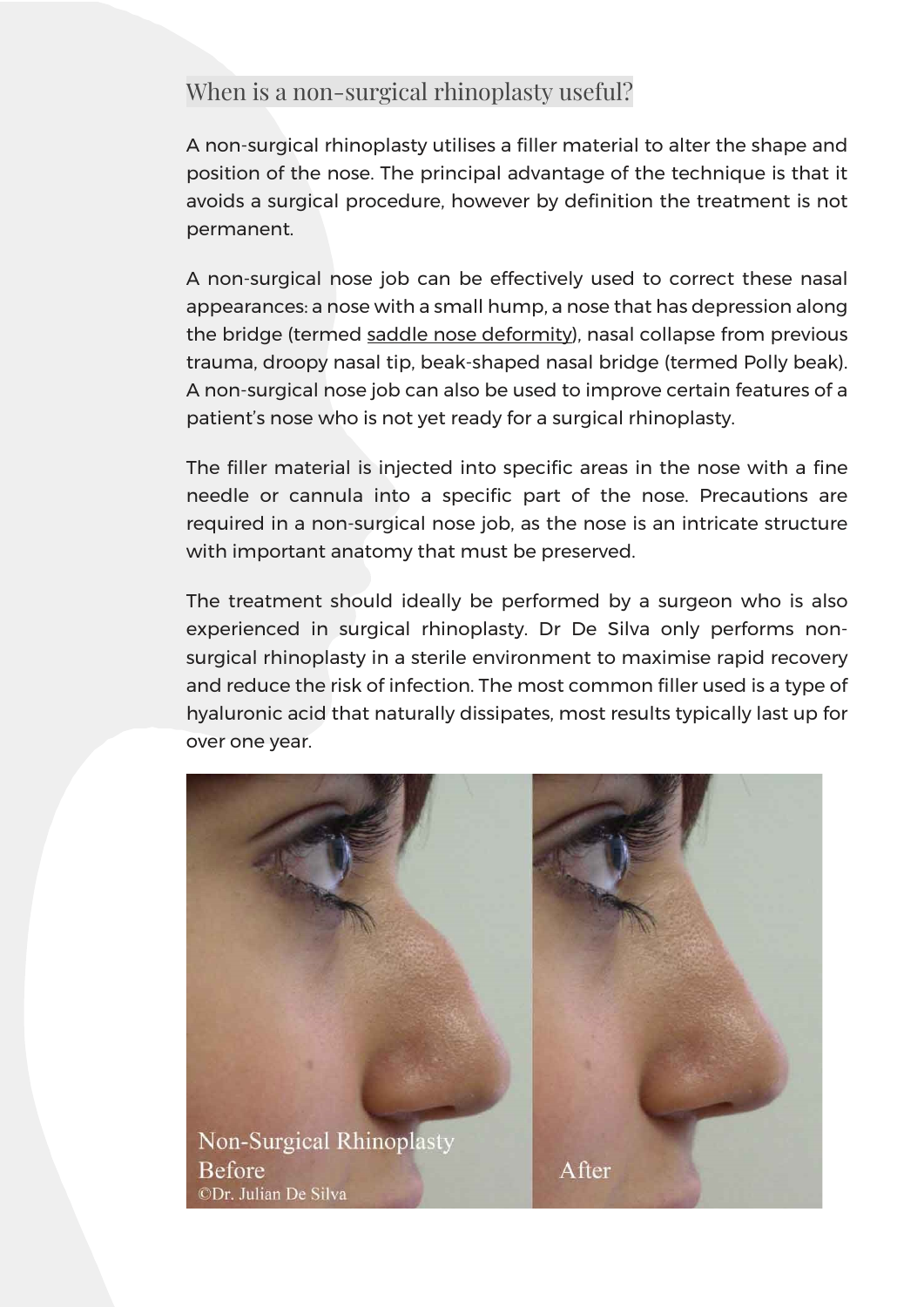#### Can rhinoplasty change my voice?

Some patients may be concerned that a nose job could lead to a change in their voice, particularly relevant to specific professions that are dependent on personal vocal character. There was a scientific research study published in the Plastic Reconstructive Surgery Journal in January 2014 that concluded that patients should be advised of a possible risk to voice changes following a nose job.

This study was conducted in Iran, with Farsi speaking patients and there was a self-assessment component to the study that may have led to inaccuracies in the data collection and potential flaws in the study. Generally, speaking surgeons in the USA and Europe, believe that the risk of rhinoplasty affecting voice is very small.

There are many potential variables that can influence your voice and vocal acoustics including the anatomy of the voice box, ethnicity and language (Middle Eastern languages including Farsi can have a more nasal component relative to English or European dialects). Dr De Silva believes that in the great majority of his patient's voice is not affected by surgery, however in certain patients with specific anatomy, ethnicity, certain lingual dialects there may be subtle changes in voice.

Often patients who have functional breathing issues with their nose benefit from nose surgery, as the nasal airways may be opened during the surgery and the nasal tonality reduced.

Immediately after the surgery as a consequence of swelling, there is likely to be a change in the quality of your voice as a consequence of swelling and congestion. However, with the resolution of the swelling over the first period of weeks, the natural vocal characteristics return.

A further consideration in effecting voice during surgery is the type of anaesthesia. General anaesthesia often involves the placement of a tube inside your airway that has the potential to damage the vocal cords. Dr De Silva continually uses newer techniques to reduce potential risk and improve results and avoids the potential for trauma in rhinoplasty by using twilight anaesthesia also known as sedation.

By using sedation anaesthesia, no tube is placed in the airway, and this avoids potential mechanical damage to the airway associated with general anaesthesia.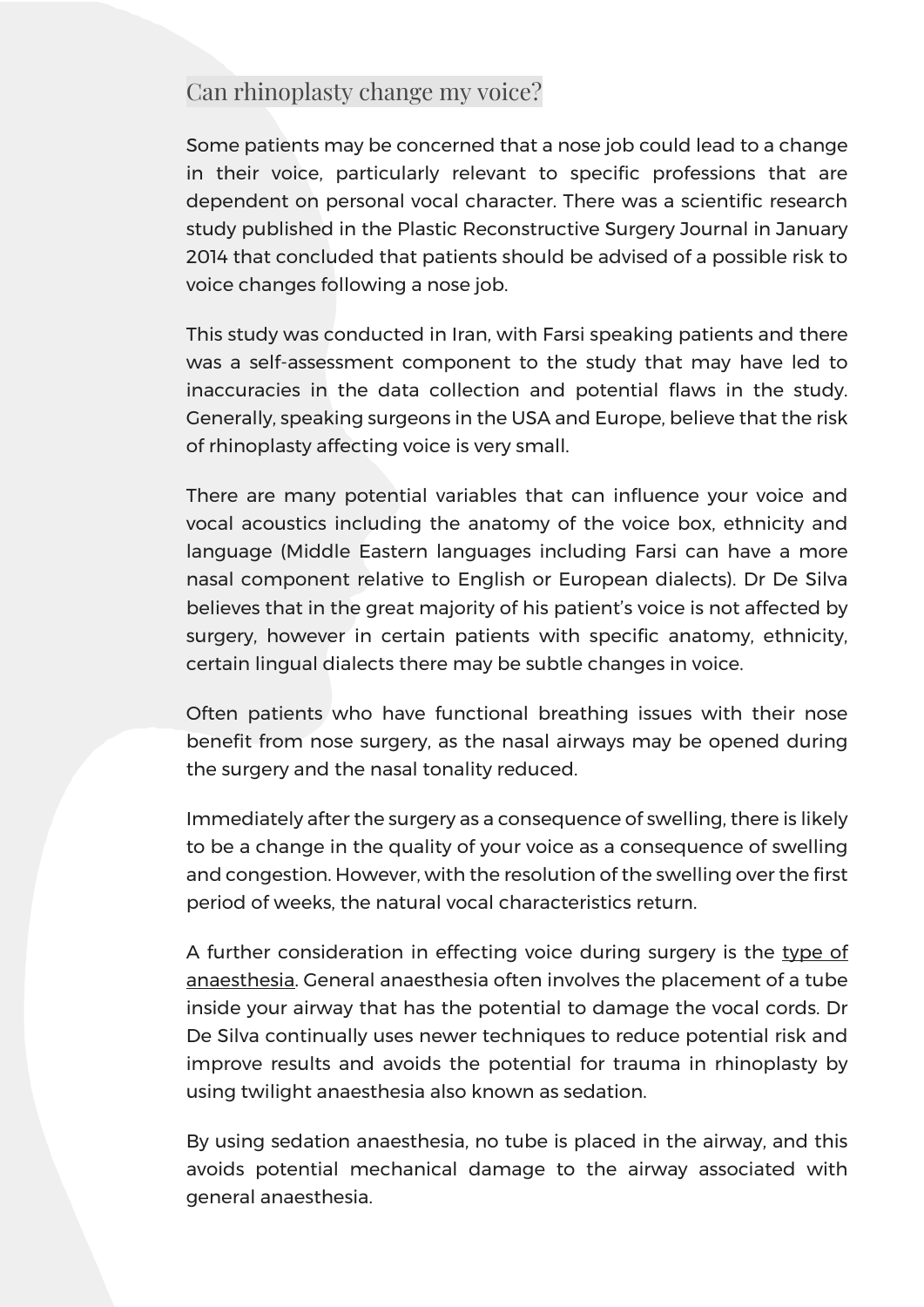Professionals dependent on their voices for their careers should consider subtle changes to their voices before undergoing rhinoplasty. Most people report an improvement in singing after rhinoplasty coupled with septoplasty with or without turbinectomy, as the airways are more open after surgery.

However, every person's situation is unique and your concerns should be assessed and discussed with your surgeon. Although all surgery carries potential risks, the influence of rhinoplasty on altering voice is relatively small.

Dr De Silva takes care to ensure necessary precautions are taken to ensure the airway is maximized during surgery to improve breathing and reduce the risk of changes to the voice.

Dr De Silva has completed numerous procedures on professionals dependent on their unique vocal characteristics including actors, actresses, vocalists, singers and celebrities taking precautions to preserve vocal character.

## Do celebrities get different rhinoplasty as they are famous?

Celebrities, models, singers, actors and actresses all work in an industry that places much importance on the appearance of beauty and youth. Such patients undergoing surgery place a high level of importance on the results.

Dr De Silva has performed surgery on all professionals and acknowledges that his patients are looking for both natural-looking results and fast recovery, he does advise patients who work with high importance on the appearance of their face to allow sufficient time for healing and swelling to resolve before their next professional shoot or public event.

Celebrities request anonymity which requires surgeons to be discrete about their consultations without other patients present as well as discrete facilities for surgery that avoid unnecessary publicity.

# How long does it take?

*The length of your procedure will depend on the complexity of the surgery.* On average it will take from 2 to 3 hours, less than 1 and a half hours is a short length of time. There is a great deal of complexity in your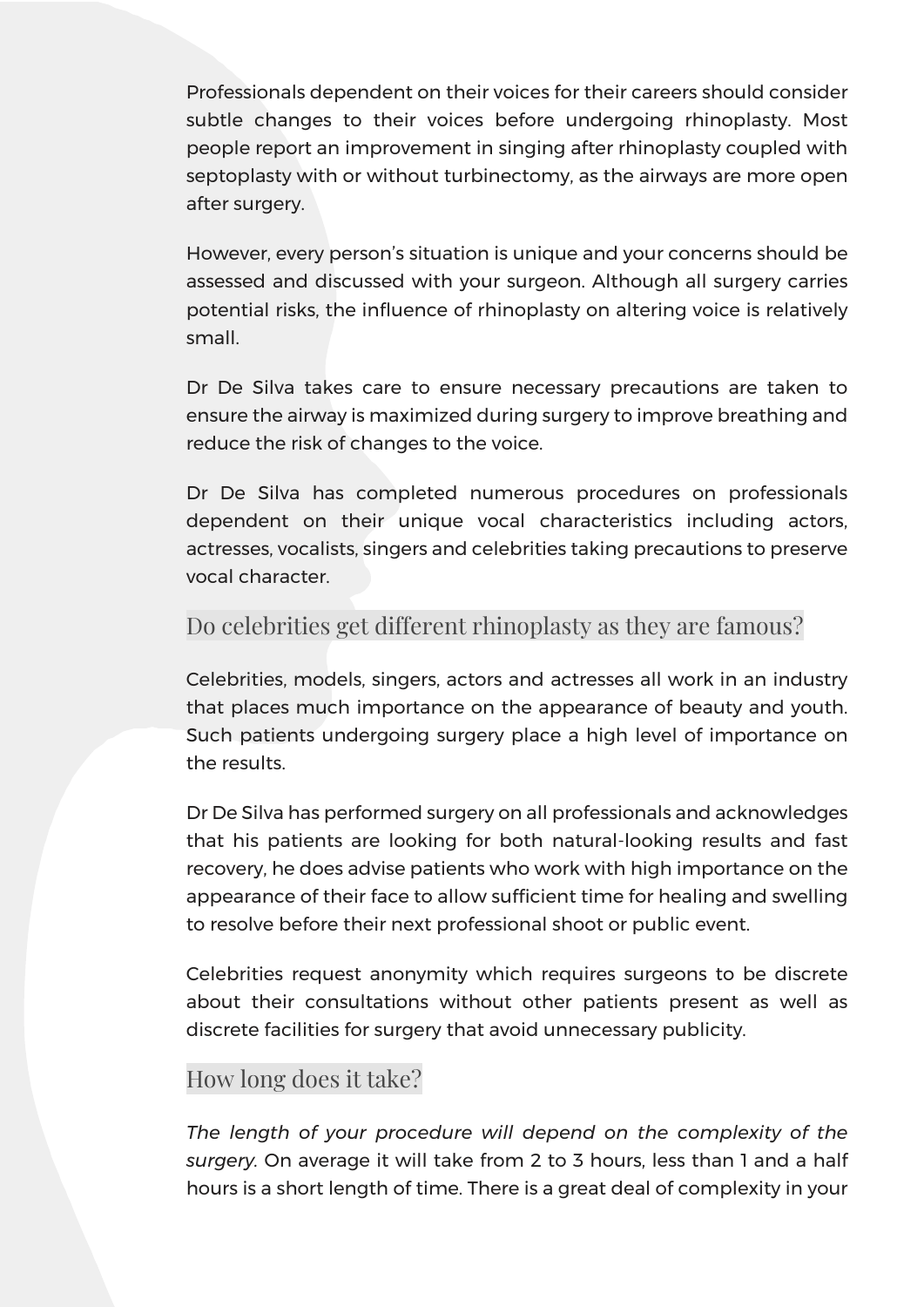nose and good surgery requires meticulous attention to detail, technical knowledge of surgical techniques and artistry.

It is important that your surgeon takes adequate time to complete the surgery cautiously and without rushing. More complex revision rhinoplasty that requires additional procures may take 4 hours, particularly if complex graft tissue is required.

Dr De Silva allows a minimum of 3-hours for most rhinoplasty procedures and allows additional time to ensure the best possible result. For more complex cases including nostril refinement additional time up to 4 hours. Dr De Silva generally limits rhinoplasty to 4-hours as after this time there can be increased swelling that can affect the appearance of the nose.

#### Is there a change in sense of smell after procedure?

Immediately after surgery your nose feels blocked and breathing through your nose can be difficult. Dr De Silva does not use any packs in the patient's nose after rhinoplasty, however, the nose can feel congested because of swelling of the inner lining of the nose, this will improve at the end of the first week.

Swelling can also alter your sense of smell and *this returns over the first 4-6 weeks*. A permanent change in sense of smell is very rare.

#### Is it common to have pain after?

In most people discomfort and pain after rhinoplasty settles 24-48 hours after the surgery. In patients where the nasal bones have been narrowed, termed osteotomies, a minority of patients may find some sensitivity and discomfort over the bridge of the nose intermittently for several weeks.

In addition, there is some swelling on the inside lining of the nose that can result in symptoms of congestion, this can result in headaches particularly in sensitive individuals if coupled with other conditions such as hay fever or sinusitis. These patients may benefit from a course of antibiotics or anti-inflammatory medications during the recovery period.

There can be a wide variation in individual patients' threshold for pain, most patients report only mild or minimal discomfort.